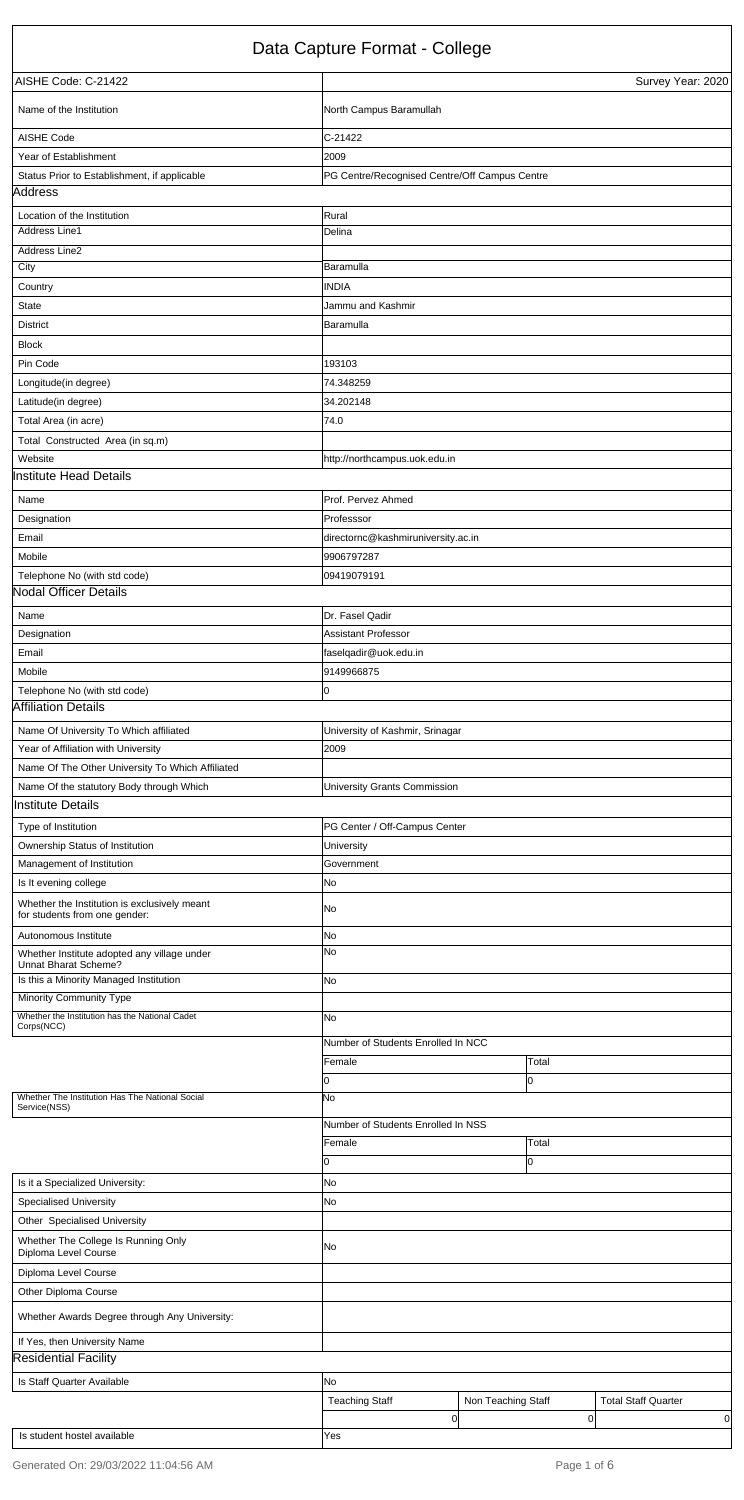|                            |                       | AISHE Code: C-21422<br>No of Hostels |                                                                                   |                                                                                                                              |                                                               |                     |                                             |                |                               |                                                    |                            |                                  | 2                                         |          |                                                                   |                                   |                                                |                                   |                      |                                         |                                                          |                                           |                                        |                                             |                                 |                                           |                                                   |                                       |                                            |                    | Survey Year: 2020                                     |                          |
|----------------------------|-----------------------|--------------------------------------|-----------------------------------------------------------------------------------|------------------------------------------------------------------------------------------------------------------------------|---------------------------------------------------------------|---------------------|---------------------------------------------|----------------|-------------------------------|----------------------------------------------------|----------------------------|----------------------------------|-------------------------------------------|----------|-------------------------------------------------------------------|-----------------------------------|------------------------------------------------|-----------------------------------|----------------------|-----------------------------------------|----------------------------------------------------------|-------------------------------------------|----------------------------------------|---------------------------------------------|---------------------------------|-------------------------------------------|---------------------------------------------------|---------------------------------------|--------------------------------------------|--------------------|-------------------------------------------------------|--------------------------|
|                            |                       | S.No                                 |                                                                                   |                                                                                                                              | Bibi Khadeeja (R A) Hostel                                    |                     |                                             | Name           |                               |                                                    |                            |                                  |                                           |          | Girls Hostel                                                      | Type                              |                                                |                                   |                      |                                         |                                                          | Capacity                                  |                                        |                                             | 92                              |                                           |                                                   | <b>Students Residing</b>              |                                            |                    |                                                       | 92                       |
| 2                          |                       |                                      |                                                                                   |                                                                                                                              | Mir Syed Ali Hamdani (RA) Hostel                              |                     |                                             |                |                               |                                                    |                            |                                  |                                           |          | <b>Boys Hostel</b>                                                |                                   |                                                |                                   |                      |                                         |                                                          |                                           |                                        |                                             | 92                              |                                           |                                                   |                                       |                                            |                    |                                                       | 92                       |
|                            |                       |                                      | List of Department:                                                               |                                                                                                                              |                                                               |                     |                                             |                |                               |                                                    |                            |                                  |                                           |          |                                                                   |                                   |                                                |                                   |                      |                                         |                                                          |                                           |                                        |                                             |                                 |                                           |                                                   |                                       |                                            |                    |                                                       |                          |
| S.No                       |                       |                                      |                                                                                   |                                                                                                                              |                                                               |                     |                                             |                |                               |                                                    |                            |                                  |                                           |          |                                                                   |                                   |                                                | Name of Department / Centers      |                      |                                         |                                                          |                                           |                                        |                                             |                                 |                                           |                                                   |                                       |                                            |                    |                                                       |                          |
| 2                          |                       |                                      | Department of Computer Sciences & Engineering<br>Department of Management Studies |                                                                                                                              |                                                               |                     |                                             |                |                               |                                                    |                            |                                  |                                           |          |                                                                   |                                   |                                                |                                   |                      |                                         |                                                          |                                           |                                        |                                             |                                 |                                           |                                                   |                                       |                                            |                    |                                                       |                          |
| 3                          |                       |                                      | North Campus                                                                      |                                                                                                                              |                                                               |                     |                                             |                |                               |                                                    |                            |                                  |                                           |          |                                                                   |                                   |                                                |                                   |                      |                                         |                                                          |                                           |                                        |                                             |                                 |                                           |                                                   |                                       |                                            |                    |                                                       |                          |
| 4<br>5                     |                       |                                      | PG Department of Computer Sciences<br>PG Department of English                    |                                                                                                                              |                                                               |                     |                                             |                |                               |                                                    |                            |                                  |                                           |          |                                                                   |                                   |                                                |                                   |                      |                                         |                                                          |                                           |                                        |                                             |                                 |                                           |                                                   |                                       |                                            |                    |                                                       |                          |
|                            |                       |                                      | Regular Programme Details                                                         |                                                                                                                              |                                                               |                     |                                             |                |                               |                                                    |                            |                                  |                                           |          |                                                                   |                                   |                                                |                                   |                      |                                         |                                                          |                                           |                                        |                                             |                                 |                                           |                                                   |                                       |                                            |                    |                                                       |                          |
|                            |                       |                                      | Regular Programmes offered by Institution                                         |                                                                                                                              |                                                               |                     |                                             |                |                               |                                                    |                            |                                  |                                           |          |                                                                   |                                   |                                                |                                   |                      |                                         |                                                          |                                           |                                        |                                             |                                 |                                           |                                                   |                                       |                                            |                    |                                                       |                          |
| S.No                       |                       | Level                                | Programme                                                                         |                                                                                                                              | <b>Broad</b><br><b>Discipline</b><br>Group<br>Category        |                     | <b>Broad</b><br>Discipline<br>Group<br>Name |                | <b>Dsicipline</b><br>/Subject |                                                    |                            | Whether<br>Vocational<br>Course  | Year<br>of<br>Start                       |          | Approved<br>Intake                                                |                                   |                                                | Admission<br>Criterion            | Y                    | Course<br>M                             | Type                                                     | Examina<br>System                         | tion                                   |                                             | Through<br>Which                | Statuatory Body<br>Approved               |                                                   |                                       | University<br>Through<br>Which<br>Approved |                    |                                                       | Accreditati<br>on Status |
|                            | Ph.D.                 |                                      | Ph.D.-Doctor Foreign<br>of Philosophy Language                                    |                                                                                                                              |                                                               | English             |                                             |                | PHD in<br>English             |                                                    | No                         |                                  | 2017                                      |          | 8                                                                 |                                   |                                                | University level 3<br>Examination |                      | Iо                                      | <b>Both</b>                                              | Semester                                  |                                        | <b>University Grants</b><br>Commission      |                                 |                                           |                                                   | Kashmir,                              | University of                              |                    | No                                                    |                          |
| $\overline{2}$             | Ph.D.                 |                                      | Ph.D.-Doctor<br>of Philosophy                                                     |                                                                                                                              | IT & Computer                                                 | Computer<br>Science |                                             |                | Computer<br>Sciences          |                                                    | No                         |                                  | 2014                                      |          | 16                                                                |                                   | Examination                                    | University level 3                |                      | Iо                                      | Gener<br>al                                              | Not                                       |                                        | Applicable Commission                       |                                 | University Grants                         |                                                   | Srinagar<br>University of<br>Kashmir, |                                            |                    | Yes                                                   |                          |
| 3                          | Post                  | Graduate                             | M.A.-Master<br>of Arts                                                            | MA in<br>No<br>Foreign<br>English<br>Language<br>English                                                                     |                                                               |                     |                                             |                |                               |                                                    | 2013                       |                                  | 52                                        |          |                                                                   | University level 2<br>Examination |                                                | Iо                                | <b>Both</b>          | Semester                                |                                                          | <b>University Grants</b><br>Commission    |                                        |                                             |                                 | Srinagar<br>Kashmir,                      | University of                                     |                                       | No                                         |                    |                                                       |                          |
|                            | Post                  | Graduate                             | M.B.A.-<br>Master of<br><b>Business</b>                                           | <b>MBA</b><br>No<br>Business<br>Management<br><b>Studies</b><br>Administratio<br>No<br>IT & Computer<br>Computer<br>Computer |                                                               |                     |                                             |                |                               |                                                    |                            | 2012                             |                                           | 52       |                                                                   |                                   | University level 5<br>Examination              |                                   | Iо                   | <b>Both</b>                             | Semester                                                 |                                           | <b>University Grants</b><br>Commission |                                             |                                 |                                           | Srinagar<br>University of<br>Kashmir,<br>Srinagar |                                       |                                            | Yes                |                                                       |                          |
| 5                          | Post                  | Graduate                             | M.C.A. -<br>Master of<br>Computer<br>Applications                                 | Application<br>science<br>Engineering &<br>B Tech CSE No<br>Computer                                                         |                                                               |                     |                                             |                |                               |                                                    |                            | 2009                             |                                           | 50       |                                                                   |                                   | University level 3<br>Examination              |                                   | Iо                   | <b>Both</b>                             | Semester                                                 |                                           | State Government                       |                                             |                                 |                                           | Kashmir,<br>Srinagar                              | University of                         |                                            | No                 |                                                       |                          |
| 6                          | Under<br>Graduate     |                                      | B.Tech.-<br>Bachelor of<br>Technology                                             | Technology                                                                                                                   |                                                               |                     | Engineering                                 |                |                               |                                                    |                            |                                  | 2009                                      |          | 61                                                                |                                   |                                                | All India level<br>Examination    |                      | Iо                                      | <b>Both</b>                                              | Semester                                  |                                        | <b>University Grants</b><br>Commission      |                                 |                                           |                                                   | University of<br>Kashmir,<br>Srinagar |                                            |                    | Yes                                                   |                          |
|                            |                       |                                      | Student Enrollment Regular Course                                                 |                                                                                                                              |                                                               |                     |                                             |                |                               |                                                    |                            |                                  |                                           |          |                                                                   |                                   |                                                |                                   |                      |                                         |                                                          |                                           |                                        |                                             |                                 |                                           |                                                   |                                       |                                            |                    |                                                       |                          |
| Note-                      |                       |                                      | Programmes offered by Institution:                                                |                                                                                                                              |                                                               |                     |                                             |                |                               |                                                    |                            |                                  |                                           |          |                                                                   |                                   |                                                |                                   |                      |                                         |                                                          |                                           |                                        |                                             |                                 |                                           |                                                   |                                       |                                            |                    |                                                       |                          |
| F-Female<br>TG-Transgender |                       |                                      |                                                                                   |                                                                                                                              |                                                               |                     |                                             |                |                               |                                                    |                            |                                  |                                           |          |                                                                   |                                   |                                                |                                   |                      |                                         | Number Of Students Enrolled                              |                                           |                                        |                                             |                                 |                                           |                                                   |                                       |                                            |                    |                                                       |                          |
| S.No                       | L                     | P                                    | Broad<br>Discipline<br>Group<br>Category                                          | Broad<br>Discipline<br>Group<br>Name                                                                                         | D/S                                                           |                     | WVC Type                                    | Year           | С                             | <b>SEAF</b><br><b>GOI</b><br><b>State</b><br>Govt. | General<br>т               | $\mathsf F$<br>TG                | <b>SEAF</b><br>GOI<br>State<br>Govt.      | T        | EWS<br>F                                                          | TG                                | <b>SEAF</b><br><b>GOI</b><br>State<br>Govt.    | SC<br>$\top$                      | $\mathsf F$<br>TG    | SEAP<br>GOI.<br>State<br>Govt           | $\mathsf{T}$                                             | <b>ST</b><br>F.                           | TG                                     | <b>SEAP</b><br><b>GOI</b><br>State<br>Govt. | OBC<br>Т                        | F                                         | TG                                                | SEAF<br><b>GOI</b><br>State<br>Govt   | <b>TOTAL</b><br>$\mathsf{T}$               | F                  | TG                                                    | <b>REMARKS</b>           |
|                            | Under<br>Gradu<br>ate | Comput<br>er<br>Enginee<br>ring      | Engineerin<br>g &<br>Technolog<br>y                                               | <b>B</b> Tech<br>CSE(Und<br>er<br>Graduate)                                                                                  | B.Tech.<br>Bachelor<br>of<br>Technolog<br>y                   | No                  | Both                                        | $\mathbf{1}$   | <b>PWD</b>                    | 51                                                 | 35<br>$\Omega$             | 8<br>$\mathbf 0$                 | $\mathbf 0$<br>$\mathbf 0$                |          | $\Omega$<br>$\circ$<br>$\mathbf 0$<br>0                           |                                   | $\mathbf 0$<br>$\Omega$<br>0                   | $\Omega$<br>$\Omega$              | $\Omega$             | C<br>$\Omega$                           | $\Omega$<br>$\mathbf 0$                                  | $\mathbf 0$<br>$\mathbf 0$                | $\Omega$                               | $\Omega$                                    | 6<br>0                          | $\mathbf 0$                               | $\Omega$<br>0                                     | 51                                    | 42<br>$\Omega$                             |                    | 0 <sub>NA</sub><br>0 <sub>NA</sub>                    |                          |
| 2                          | Under                 | Comput                               | Engineerin                                                                        | <b>B</b> Tech                                                                                                                | B.Tech.                                                       | No                  | Both                                        | $\overline{2}$ | MM<br><b>OM</b>               | 61                                                 | 34<br>48                   | 8<br>$\mathbf 0$<br>9            | $\mathbf 0$<br>$\Omega$<br>$\mathbf 0$    |          | $\Omega$<br>0<br>$\circ$<br>$\circ$<br>$\mathbf 0$<br>0           |                                   | $\mathbf 0$<br>$\mathbf 0$<br>$\mathbf 0$<br>0 | $\Omega$<br>$\Omega$<br>$\Omega$  | $\Omega$             | $\Omega$<br>$\Omega$<br>$\mathsf{C}$    | $\mathbf 0$<br>$\mathbf 0$                               | $\mathbf 0$<br>$\circ$<br>$\mathbf 0$     | $\Omega$<br>$\Omega$                   | $\Omega$                                    | 6<br>$\circ$<br>3               | $\mathbf 0$<br>$\mathbf 0$                | $\Omega$<br>$\Omega$<br>$\Omega$                  | 61                                    | 41<br>52                                   |                    | 0 <sub>NA</sub><br>0 <sub>NA</sub><br>0 <sub>NA</sub> |                          |
|                            | Gradu<br>ate          | er<br>Enginee<br>ring                | g &<br>Technolog<br>y                                                             | CSE(Und<br>er<br>Graduate)                                                                                                   | Bachelor<br>of<br>Technolog<br>y                              |                     |                                             |                | <b>PWD</b><br>MM              |                                                    | 47                         | 8                                | $\mathbf 0$<br>$\mathbf 0$                |          | $\Omega$<br>0<br>$\mathbf 0$<br>0                                 |                                   | $\mathbf 0$<br>$\mathbf 0$                     | $\Omega$<br>$\Omega$              | $\Omega$             | $\Omega$<br>$\Omega$                    | $\mathbf 0$                                              | $\mathbf 0$<br>$\mathbf 0$                | $\Omega$<br>$\Omega$                   |                                             | $\Omega$<br>3                   | $\mathbf 0$<br>$\mathbf 0$                | 0<br>$\Omega$                                     |                                       | 51                                         |                    | 0 <sub>NA</sub><br>0 <sub>NA</sub>                    |                          |
| 3                          | Under<br>Gradu<br>ate | Comput<br>er<br>Enginee<br>ring      | Engineerin<br>g &<br>Technolog<br>y                                               | <b>B</b> Tech<br>CSE(Und<br>er<br>Graduate)                                                                                  | B.Tech.-<br>Bachelor<br>of<br>Technolog                       | No                  | Both                                        | $\mathbf{3}$   | <b>OM</b><br><b>PWD</b>       | 62                                                 | $\Omega$<br>56<br>$\Omega$ | $\mathbf 0$<br>16<br>$\mathbf 0$ | $\Omega$<br>$\mathbf 0$<br>$\mathbf 0$    |          | $\mathbf 0$<br>$\circ$<br>$\mathbf 0$<br>0<br>$\Omega$<br>0       |                                   | $\mathbf 0$<br>$\mathbf 0$<br>0<br>0           | $\Omega$<br>$\Omega$<br>$\Omega$  |                      | $\Omega$<br>$\mathsf{C}$<br>$\mathbf 0$ | $\mathbf 0$<br>$\Omega$<br>$\mathbf 0$<br>$\mathbf 0$    | $\mathbf 0$<br>$\mathbf 0$<br>$\mathbf 0$ | $\Omega$<br>$\Omega$                   | $\Omega$                                    | $\Omega$<br>3<br>0              | $\mathbf 0$<br>$\mathbf 0$                | $\Omega$<br>$\Omega$<br>0                         | 62                                    | $\Omega$<br>59<br>$\Omega$                 | 17                 | 0 <sub>NA</sub><br>0 <sub>NA</sub><br>0 <sub>NA</sub> |                          |
|                            |                       |                                      |                                                                                   |                                                                                                                              | y                                                             |                     |                                             |                | MM<br><b>OM</b>               |                                                    | 56<br>$\Omega$             | 16<br>$\mathbf 0$                | $\mathbf 0$<br>$\Omega$                   |          | $\mathbf 0$<br>0<br>$\mathbf 0$<br>$\circ$                        |                                   | $\mathbf 0$<br>$\mathbf 0$                     | $\Omega$<br>$\Omega$              | $\Omega$             | $\Omega$<br>$\Omega$                    | $\mathbf 0$<br>$\mathbf 0$                               | $\mathbf 0$<br>$\mathbf 0$                | $\Omega$<br>$\Omega$                   |                                             | 3<br>0                          | $\mathbf 0$                               | $\Omega$<br>$\Omega$                              |                                       | 59<br>$\Omega$                             | 17                 | 0 <sub>NA</sub><br>0 <sub>NA</sub>                    |                          |
|                            | Under<br>Gradu<br>ate | Comput<br>er<br>Enginee<br>ring      | Engineerin<br>g &<br>Technolog<br>y                                               | <b>B</b> Tech<br>CSE(Und<br>er<br>Graduate)                                                                                  | B.Tech.-<br>Bachelor<br>of<br>Technolog<br>У                  | No                  | Both                                        | $\overline{4}$ | <b>PWD</b><br>MM              | 60                                                 | 49<br>$\Omega$<br>49       | 11<br>$\mathbf 0$<br>11          | $\mathbf 0$<br>$\mathbf 0$<br>$\mathbf 0$ |          | $\mathbf 0$<br>0<br>$\Omega$<br>0<br>$\mathbf 0$<br>0             |                                   | $\mathbf 0$<br>$\Omega$<br>0<br>$\mathbf 0$    | $\Omega$<br>$\Omega$<br>$\Omega$  | $\Omega$             | $\mathsf{C}$<br>$\mathbf 0$<br>$\Omega$ | $\Omega$<br>$\mathbf 0$<br>$\mathbf 0$<br>$\mathbf 0$    | $\mathbf 0$<br>$\mathbf 0$<br>$\mathbf 0$ | $\Omega$<br>$\Omega$                   | $\Omega$                                    | 0                               | $\mathbf 0$<br>$\mathbf 0$<br>$\mathbf 0$ | $\Omega$<br>0<br>$\Omega$                         | 60                                    | 50<br>$\Omega$<br>50                       | 11<br>11           | 0 <sub>NA</sub><br>0 <sub>NA</sub><br>0 <sub>NA</sub> |                          |
|                            | Post<br>Gradu         | English                              | Foreign<br>Language                                                               | MA in<br>English(P                                                                                                           | M.A.-<br>Master of                                            | No                  | Both                                        | $\mathbf{1}$   | <b>OM</b>                     | 45                                                 | $\Omega$<br>23             | $\mathbf 0$<br>20                | $\mathbf 0$<br>$\mathbf 0$                |          | $\circ$<br>$\circ$<br>$\mathbf 0$<br>0                            |                                   | $\mathbf 0$<br>$\mathbf 0$<br>0                | $\Omega$<br>$\Omega$              | $\Omega$             | $\Omega$<br>$\mathsf{C}$                | $\mathbf 0$<br>$\Omega$<br>$\mathbf 0$                   | $\circ$<br>$\mathbf 0$                    | $\Omega$                               | $\Omega$                                    | $\circ$                         | $\mathbf 0$<br>$\mathbf 0$                | $\Omega$<br>$\Omega$                              | 45                                    | $\Omega$<br>24                             | 20                 | 0 <sub>NA</sub><br>0 <sub>NA</sub>                    |                          |
|                            | ate                   |                                      |                                                                                   | ost<br>Graduate)                                                                                                             | Arts                                                          |                     |                                             |                | <b>PWD</b><br>MM              |                                                    | $\Omega$<br>23             | $\mathbf 0$<br>20                | $\mathbf 0$<br>$\mathbf 0$                |          | $\mathbf 0$<br>0<br>$\Omega$<br>$\circ$                           |                                   | 0<br>$\mathbf 0$                               | $\Omega$<br>$\Omega$              | $\Omega$<br>$\Omega$ | $\Omega$<br>$\Omega$                    | $\mathbf 0$<br>$\mathbf 0$                               | $\mathbf 0$<br>$\mathbf 0$                | $\Omega$<br>$\Omega$                   |                                             | 0                               | $\mathbf 0$<br>$\mathbf 0$                | 0<br>$\Omega$                                     |                                       | $\Omega$<br>24                             | 20                 | 0 <sub>NA</sub><br>0 <sub>NA</sub>                    |                          |
| l6                         | Post<br>Gradu<br>ate  | English                              | Foreign<br>Language                                                               | MA in<br>English(P<br>ost<br>Graduate)                                                                                       | M.A.-<br>Master of<br>Arts                                    | No                  | Both                                        | $\overline{2}$ | OM<br><b>PWD</b>              | 45                                                 | $\Omega$<br>37             | $\mathbf 0$<br>24<br>$\mathbf 0$ | $\mathbf 0$<br>$\mathbf 0$<br>$\mathbf 0$ |          | $\overline{0}$<br>0<br>$\mathbf 0$<br>$\circ$<br>$\Omega$<br>0    |                                   | $\mathbf 0$<br>$\mathbf 0$<br>0<br>0           | $\Omega$<br>$\Omega$<br>$\Omega$  | $\Omega$<br>$\Omega$ | $\mathbf 0$<br>$\mathsf{C}$<br>$\Omega$ | $\mathbf 0$<br>$\mathbf 0$<br>$\mathbf 0$<br>$\mathbf 0$ | $\circ$<br>$\circ$<br>$\mathbf 0$         | $\circ$<br>$\Omega$<br>$\Omega$        | $\circ$                                     | 0<br>$\overline{4}$<br>$\Omega$ | 0<br>$\mathbf 0$                          | $\circ$<br>$\mathbf 0$<br>0                       | 45                                    | $\overline{0}$<br>41<br>$\Omega$           | $\mathsf{C}$<br>25 | 0 <sub>NA</sub><br>0 <sub>NA</sub><br>0 <sub>NA</sub> |                          |
|                            |                       |                                      |                                                                                   |                                                                                                                              |                                                               |                     |                                             |                | MM<br>OM                      |                                                    | 37<br>$\Omega$             | 24<br>$\mathbf 0$                | $\mathbf 0$<br>$\mathbf 0$                |          | $\mathbf 0$<br>$\circ$<br>$\Omega$<br>0                           |                                   | $\mathbf 0$<br>$\Omega$                        | $\Omega$<br>$\Omega$              | $\Omega$             | $\Omega$<br>$\Omega$                    | $\mathbf 0$<br>$\mathbf 0$                               | $\mathbf 0$<br>$\mathbf 0$                | $\Omega$<br>$\Omega$                   |                                             | $\overline{4}$<br>$\circ$       | $\mathbf 0$                               | $\Omega$<br>$\Omega$                              |                                       | 41<br>$\Omega$                             | 25                 | 0 <sub>NA</sub><br>0 <sub>NA</sub>                    |                          |
|                            | Post<br>Gradu<br>ate  | <b>Busines</b><br>s<br>Studies       | Managem<br>ent                                                                    | MBA(Post<br>Graduate)                                                                                                        | M.B.A.-<br>Master of<br><b>Business</b><br>Administra<br>tion | No                  | Both                                        | $\mathbf{1}$   | <b>PWD</b><br>MМ              | 52                                                 | 31<br>31                   | 16<br>$\mathbf 0$<br>16          | $\mathbf 0$<br>$\mathbf 0$<br>$\mathbf 0$ |          | $\mathbf 0$<br>$\circ$<br>$\Omega$<br>0<br>$\mathbf 0$<br>$\circ$ |                                   | $\mathbf 0$<br>0<br>0<br>$\mathbf 0$           | $\Omega$<br>$\Omega$<br>$\Omega$  | $\Omega$             | $\mathsf{C}$<br>$\Omega$<br>$\Omega$    | $\Omega$<br>$\mathbf 0$<br>$\mathbf 0$<br>$\mathbf 0$    | $\mathbf 0$<br>$\mathbf 0$<br>$\mathbf 0$ | $\Omega$<br>$\Omega$<br>$\Omega$       | $\circ$                                     | 3<br>0<br>$\circ$               | $\mathbf 0$<br>0<br>$\mathbf 0$           | $\mathbf 0$<br>0<br>$\Omega$                      | 52                                    | 34<br>$\Omega$<br>31                       | 16<br>16           | 0 <sub>NA</sub><br>0 <sub>NA</sub><br>0 <sub>NA</sub> |                          |
| l8                         | Post<br>Gradu         | <b>Busines</b><br>s                  | Managem<br>ent                                                                    | MBA(Post<br>Graduate)                                                                                                        | M.B.A.-<br>Master of                                          | No                  | Both                                        | $\overline{2}$ | OM                            | 52                                                 | $\Omega$<br>38             | $\mathbf 0$<br>15                | $\mathbf 0$<br>$\mathbf 0$                | $\Omega$ | $\Omega$<br>$\circ$<br>$\mathbf 0$<br>$\circ$                     |                                   | $\Omega$<br>$\mathbf 0$<br>0                   | $\Omega$<br>$\Omega$              | $\Omega$             | $\epsilon$<br>$\mathsf{C}$              | $\mathbf 0$<br>$\Omega$<br>$\mathbf 0$                   | $\mathbf 0$<br>$\mathbf 0$                | $\Omega$<br>$\Omega$                   | $\circ$                                     | $\overline{a}$                  | $\mathbf 0$<br>$\mathbf 0$                | $\Omega$<br>$\mathbf 0$                           | 52                                    | 40                                         | 15                 | 0 <sub>NA</sub><br>0 <sub>NA</sub>                    |                          |
|                            | ate                   | Studies                              |                                                                                   |                                                                                                                              | <b>Business</b><br>Administra<br>tion                         |                     |                                             |                | <b>PWD</b><br>MМ<br>OМ        |                                                    | $\Omega$<br>38             | $\mathbf 0$<br>15<br>$\mathbf 0$ | $\mathbf 0$<br>$\mathbf 0$<br>$\mathbf 0$ |          | $\Omega$<br>0<br>$\Omega$<br>0<br>$\Omega$<br>0                   |                                   | 0<br>$\mathbf 0$<br>$\mathbf 0$                | $\Omega$<br>$\Omega$<br>$\Omega$  | $\Omega$             | $\Omega$<br>$\Omega$<br>C               | $\mathbf 0$<br>$\mathbf 0$<br>$\mathbf 0$                | $\mathbf 0$<br>$\mathbf 0$<br>$\mathbf 0$ | $\Omega$<br>$\Omega$                   |                                             | 0<br>$\overline{a}$<br>$\Omega$ | $\mathbf 0$<br>$\mathbf 0$<br>$\mathbf 0$ | 0<br>$\mathbf 0$<br>$\Omega$                      |                                       | $\Omega$<br>40<br>$\Omega$                 | 15                 | 0 <sub>NA</sub><br>0 <sub>NA</sub><br>0 <sub>NA</sub> |                          |
|                            |                       |                                      |                                                                                   |                                                                                                                              |                                                               |                     |                                             |                |                               |                                                    |                            |                                  |                                           |          |                                                                   |                                   |                                                |                                   |                      |                                         |                                                          |                                           |                                        |                                             |                                 |                                           |                                                   |                                       |                                            |                    |                                                       |                          |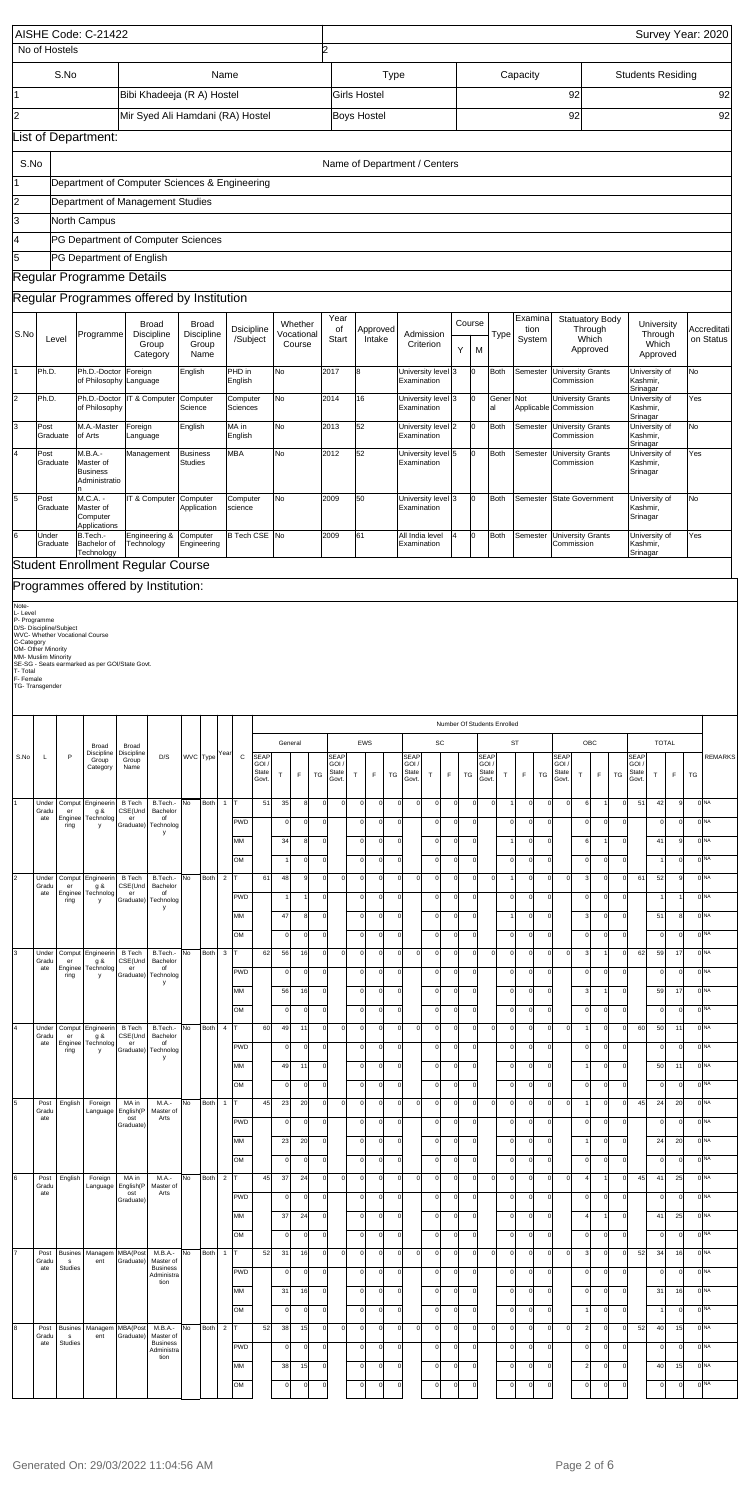|                       | AISHE Code: C-21422                       |                                           |                                              |                              |                                                                                    |                  |                            |                |              |                                                                                                                                                                                                                                                        |              |             |             |                    |             |                     |                |                 |             |             |                                                |                    |                |                |                 |                |                |                |                 |                       |              |              |                   | Survey Year: 2020 |
|-----------------------|-------------------------------------------|-------------------------------------------|----------------------------------------------|------------------------------|------------------------------------------------------------------------------------|------------------|----------------------------|----------------|--------------|--------------------------------------------------------------------------------------------------------------------------------------------------------------------------------------------------------------------------------------------------------|--------------|-------------|-------------|--------------------|-------------|---------------------|----------------|-----------------|-------------|-------------|------------------------------------------------|--------------------|----------------|----------------|-----------------|----------------|----------------|----------------|-----------------|-----------------------|--------------|--------------|-------------------|-------------------|
|                       |                                           |                                           |                                              |                              |                                                                                    |                  |                            |                |              |                                                                                                                                                                                                                                                        |              |             |             |                    |             |                     |                |                 |             |             | Number Of Students Enrolled                    |                    |                |                |                 |                |                |                |                 |                       |              |              |                   |                   |
|                       |                                           |                                           | Broad                                        | Broad                        |                                                                                    |                  |                            |                |              |                                                                                                                                                                                                                                                        | General      |             |             |                    | EWS         |                     |                |                 | SC          |             |                                                |                    |                | ST             |                 |                |                | OBC            |                 |                       | <b>TOTAL</b> |              |                   |                   |
| S.No                  | L                                         | P                                         | Discipline<br>Group                          | Discipline<br>Group          | D/S                                                                                |                  | WVC Type Year              |                | $\mathtt{C}$ | <b>SEAP</b><br>GOI                                                                                                                                                                                                                                     |              |             |             | SEAP<br><b>GOI</b> |             |                     |                | SEAP<br>GOI     |             |             |                                                | SEAP<br><b>GOI</b> |                |                |                 | SEAP<br>GOI /  |                |                |                 | <b>SEAF</b><br>GOI    |              |              |                   | <b>REMARKS</b>    |
|                       |                                           |                                           | Category                                     | Name                         |                                                                                    |                  |                            |                |              | State<br>Govt.                                                                                                                                                                                                                                         | т            | F           | TG          | State<br>Govt.     | $\top$      | F                   | TG             | State<br>Govt.  | Τ           | F           | TG                                             | State<br>Govt      | T              | $\mathsf F$    | TG              | State<br>Govt. | $\top$         | $\mathsf F$    | TG              | <b>State</b><br>Govt. | $\mathsf{T}$ | F            | TG                |                   |
|                       |                                           |                                           |                                              |                              |                                                                                    |                  |                            |                |              |                                                                                                                                                                                                                                                        |              |             |             |                    |             |                     |                |                 |             |             |                                                |                    |                |                |                 |                |                |                |                 |                       |              |              |                   |                   |
| 9                     | Post<br>Gradu                             | <b>Busines</b><br>$\mathsf{s}$            | Managem<br>ent                               | MBA(Post<br>Graduate)        | M.B.A.-<br>Master of                                                               | No               | Both                       | $\mathbf{3}$   | lτ           | 52                                                                                                                                                                                                                                                     | 31           | 17          | $\mathbf 0$ | $\mathbf 0$        | $\mathbf 0$ |                     | $\Omega$       |                 | $\mathbf 0$ | $\mathbf 0$ | $\mathbf 0$                                    | 0                  |                | $\mathbf 0$    | $\mathbf 0$     | $\mathbf 0$    | 3              | $\overline{2}$ | $\mathbf 0$     | 52                    | 35           | 19           | 0 <sub>NA</sub>   |                   |
|                       | ate                                       | Studies                                   |                                              |                              | <b>Business</b><br>Administra                                                      |                  |                            |                | <b>PWD</b>   |                                                                                                                                                                                                                                                        | $\Omega$     | $\mathbf 0$ | 0           |                    | $\mathbf 0$ |                     | $\mathbf 0$    |                 | $\mathbf 0$ | $\mathbf 0$ | 0                                              |                    |                | $\mathbf 0$    | $\circ$         |                | $\mathbf 0$    | $\circ$        | 0               |                       | $\Omega$     | $\Omega$     | 0 <sub>NA</sub>   |                   |
|                       |                                           |                                           |                                              |                              | tion                                                                               |                  |                            |                | MM           |                                                                                                                                                                                                                                                        | 31           | 17          | $\mathbf 0$ |                    | $\mathbf 0$ | $\Omega$            | $\mathbf 0$    |                 | $\mathbf 0$ | $\mathbf 0$ | $\circ$                                        |                    |                | $\mathbf 0$    | $\mathbf 0$     |                | 3              | $\overline{2}$ | $\mathbf 0$     |                       | 35           | 19           | 0 <sub>NA</sub>   |                   |
|                       |                                           |                                           |                                              |                              |                                                                                    |                  |                            |                | OM           |                                                                                                                                                                                                                                                        | $\Omega$     | $\mathbf 0$ | $\mathbf 0$ |                    | $\circ$     | $\Omega$            | $\Omega$       |                 | $\mathbf 0$ | $\mathbf 0$ | $\circ$                                        |                    | $\Omega$       | $\mathbf 0$    | $\mathbf 0$     |                | $\mathbf 0$    | $\circ$        | $\mathbf 0$     |                       | $\Omega$     | $\mathsf{C}$ | 0 <sub>NA</sub>   |                   |
| 10                    | Post                                      | <b>Busines</b>                            | Managem                                      | MBA(Post                     | M.B.A.-                                                                            | No               | Both                       | $\overline{4}$ | T            | 52                                                                                                                                                                                                                                                     | 34           | 14          | $\mathbf 0$ | $\circ$            | $\circ$     | $\Omega$            | $\Omega$       | $\Omega$        | $\mathbf 0$ | $\mathbf 0$ | $\mathbf 0$                                    | $\mathbf 0$        |                | $\mathbf 0$    | $\mathbf 0$     | $\mathbf 0$    | 6              |                | $\mathbf 0$     | 52                    | 41           | 15           | 0 <sub>NA</sub>   |                   |
|                       | Gradu<br>ate                              | $\mathsf{s}$<br>Studies                   | ent                                          | Graduate)                    | Master of<br><b>Business</b>                                                       |                  |                            |                | <b>PWD</b>   |                                                                                                                                                                                                                                                        | $\Omega$     | $\mathbf 0$ | 0           |                    | $\circ$     | $\Omega$            | $\mathbf 0$    |                 | $\mathbf 0$ | $\mathbf 0$ | 0                                              |                    | $\Omega$       | $\mathbf 0$    | $\circ$         |                | $\mathbf 0$    | $\circ$        | 0               |                       | $\Omega$     | $\Omega$     | 0 <sub>NA</sub>   |                   |
|                       |                                           |                                           |                                              |                              | Administra<br>tion                                                                 |                  |                            |                | MM           |                                                                                                                                                                                                                                                        | 34           | 14          | $\mathbf 0$ |                    | $\mathbf 0$ | $\Omega$            | $\overline{0}$ |                 | $\mathbf 0$ | $\mathbf 0$ | $\circ$                                        |                    |                | $\mathbf 0$    | $\mathbf 0$     |                | 6              |                | $\mathbf 0$     |                       | 41           | 15           | 0 <sub>NA</sub>   |                   |
|                       |                                           |                                           |                                              |                              |                                                                                    |                  |                            |                |              |                                                                                                                                                                                                                                                        |              |             |             |                    |             |                     | $\Omega$       |                 |             |             |                                                |                    |                |                |                 |                |                |                |                 |                       |              |              | 0 <sub>NA</sub>   |                   |
|                       |                                           |                                           |                                              |                              |                                                                                    |                  |                            |                | OM           |                                                                                                                                                                                                                                                        | $\Omega$     | $\mathbf 0$ | $\mathbf 0$ |                    | $\circ$     |                     |                |                 | $\mathbf 0$ | $\mathbf 0$ | $\circ$                                        |                    | $\Omega$       | $\mathbf 0$    | $\mathbf 0$     |                | $\mathbf 0$    | $\mathbf 0$    | $\mathbf 0$     |                       | $\Omega$     | $\mathsf{C}$ |                   |                   |
| 11                    | Post<br>Gradu<br>ate                      | <b>Busines</b><br>$\mathsf{s}$<br>Studies | Managem<br>ent                               | MBA(Post<br>Graduate)        | M.B.A.-<br>Master of<br><b>Business</b>                                            | No               | Both                       | $\overline{5}$ | T            | 52                                                                                                                                                                                                                                                     | 33           | 13          | $\mathbf 0$ | $\circ$            | $\mathbf 0$ |                     | $\Omega$       | $\mathsf{C}$    | $\mathbf 0$ | $\mathbf 0$ | $\mathbf 0$                                    | $\mathbf 0$        | $\Omega$       | $\mathbf 0$    | $\mathbf 0$     | $\mathbf 0$    | $\overline{2}$ |                | $\mathbf 0$     | 52                    | 35           | 14           | 0 <sub>NA</sub>   |                   |
|                       |                                           |                                           |                                              |                              | Administra<br>tion                                                                 |                  |                            |                | <b>PWD</b>   |                                                                                                                                                                                                                                                        | $\Omega$     | $\mathbf 0$ | 0           |                    | $\circ$     | $\Omega$            | $\mathbf 0$    |                 | $\mathbf 0$ | $\mathbf 0$ | 0                                              |                    | $\Omega$       | $\mathbf 0$    | $\circ$         |                | $\mathbf 0$    | $\mathbf 0$    | 0               |                       | $\Omega$     | $\Omega$     | 0 <sub>NA</sub>   |                   |
|                       |                                           |                                           |                                              |                              |                                                                                    |                  |                            |                | MM           |                                                                                                                                                                                                                                                        | 33           | 13          | $\mathbf 0$ |                    | $\circ$     | $\Omega$            | $\mathbf 0$    |                 | $\mathbf 0$ | $\mathbf 0$ | $\circ$                                        |                    | $\Omega$       | $\mathbf 0$    | $\mathbf 0$     |                | $\overline{2}$ |                | $\mathbf 0$     |                       | 35           | 14           | 0 <sub>NA</sub>   |                   |
|                       |                                           |                                           |                                              |                              |                                                                                    |                  |                            |                | OM           |                                                                                                                                                                                                                                                        | $\Omega$     | $\mathbf 0$ | $\mathbf 0$ |                    | $\circ$     | $\Omega$            | $\overline{0}$ |                 | $\mathbf 0$ | $\mathbf 0$ | $\circ$                                        |                    | $\Omega$       | $\mathbf 0$    | $\Omega$        |                | $\mathbf 0$    | $\circ$        | $\mathbf 0$     |                       | $\Omega$     | $\mathsf{C}$ | 0 <sub>NA</sub>   |                   |
| 12                    | Post<br>Gradu                             | Comput<br>er                              | IT &<br>Computer                             | Computer<br>science(P        | M.C.A. -<br>Master of                                                              | No               | Both                       | $\mathbf{1}$   | T            | 50                                                                                                                                                                                                                                                     | 40           | 17          | $\mathbf 0$ | $\circ$            | $\mathbf 0$ |                     | $\Omega$       | $\mathsf{C}$    | $\mathbf 0$ | $\mathbf 0$ | $\mathbf 0$                                    | $\mathbf 0$        |                | $\mathbf 0$    | $\mathbf 0$     | $\mathbf 0$    | $\overline{a}$ |                | $\mathbf 0$     | 50                    | 45           | 18           | 0 <sub>NA</sub>   |                   |
|                       | ate                                       | Applicati<br>on                           |                                              | ost                          | Computer<br>Graduate) Application                                                  |                  |                            |                | <b>PWD</b>   | 0 <sub>NA</sub><br>$\mathbf 0$<br>$\mathbf 0$<br>$\mathbf 0$<br>$\mathbf 0$<br> 0 <br>$\mathbf 0$<br>$\mathbf 0$<br>$\mathbf 0$<br>$\Omega$<br>$\mathbf 0$<br>$\mathbf 0$<br>$\mathbf 0$<br>$\mathbf 0$<br>$\Omega$<br>$\mathsf{C}$<br>0 <sub>NA</sub> |              |             |             |                    |             |                     |                |                 |             |             |                                                |                    |                |                |                 |                |                |                |                 |                       |              |              |                   |                   |
|                       |                                           |                                           |                                              |                              | s                                                                                  |                  |                            |                | MM           |                                                                                                                                                                                                                                                        | 40           | 17          | $\mathbf 0$ |                    | $\mathbf 0$ | $\Omega$            | $\mathbf 0$    |                 | $\mathbf 0$ | $\mathbf 0$ | $\circ$                                        |                    |                | $\mathbf 0$    | $\mathbf 0$     |                | $\overline{4}$ |                | $\mathbf 0$     |                       | 45           | 18           |                   |                   |
|                       |                                           |                                           |                                              |                              |                                                                                    |                  |                            |                | OM           |                                                                                                                                                                                                                                                        | $\Omega$     | $\mathbf 0$ | $\mathbf 0$ |                    | $\circ$     | $\Omega$            | $\overline{0}$ |                 | $\mathbf 0$ | $\mathbf 0$ | $\circ$                                        |                    | $\Omega$       | $\mathbf 0$    | $\Omega$        |                | $\mathbf 0$    | $\mathbf 0$    | $\mathbf 0$     |                       | $\Omega$     | $\mathsf{C}$ | 0 <sub>NA</sub>   |                   |
| 13                    | Post                                      | Comput                                    | IT &                                         | Computer                     | M.C.A. -                                                                           | No               | Both                       | $\overline{2}$ | T            | 50                                                                                                                                                                                                                                                     | 43           | 6           | $\mathbf 0$ | $\circ$            | $\circ$     | $\Omega$            | $\Omega$       | $\Omega$        | $\mathbf 0$ | $\mathbf 0$ | $\mathbf 0$                                    | $\mathbf 0$        | $\Omega$       | $\mathbf 0$    | $\mathbf 0$     | $\mathbf 0$    | $\mathbf 0$    | $\mathbf 0$    | $\mathbf 0$     | 50                    | 43           | 6            | 0 <sub>NA</sub>   |                   |
|                       | Gradu<br>ate                              | er<br>Applicati                           | Computer                                     | science(P<br>ost             | Master of<br>Computer                                                              |                  |                            |                | <b>PWD</b>   |                                                                                                                                                                                                                                                        | $\Omega$     | $\mathbf 0$ | $\mathbf 0$ |                    | $\circ$     | $\Omega$            | $\mathbf 0$    |                 | $\mathbf 0$ | $\mathbf 0$ | 0                                              |                    | $\Omega$       | $\mathbf 0$    | $\mathbf 0$     |                | $\mathbf 0$    | $\circ$        | 0               |                       | $\Omega$     | $\Omega$     | 0 <sub>NA</sub>   |                   |
|                       |                                           | on                                        |                                              |                              | Graduate) Application<br>s                                                         |                  |                            |                | MM           |                                                                                                                                                                                                                                                        | 43           | 6           | $\mathbf 0$ |                    | $\mathbf 0$ | $\Omega$            | $\overline{0}$ |                 | $\mathbf 0$ | $\mathbf 0$ | $\circ$                                        |                    | $\Omega$       | $\mathbf 0$    | $\mathbf 0$     |                | $\mathbf 0$    | $\mathbf 0$    | $\mathbf 0$     |                       | 43           | 6            | 0 <sub>NA</sub>   |                   |
|                       |                                           |                                           |                                              |                              |                                                                                    |                  |                            |                |              |                                                                                                                                                                                                                                                        |              |             |             |                    |             |                     |                |                 |             |             |                                                |                    |                |                |                 |                |                |                |                 |                       |              |              |                   |                   |
|                       |                                           |                                           |                                              |                              |                                                                                    |                  |                            |                | OM           |                                                                                                                                                                                                                                                        | $\mathbf 0$  | $\mathbf 0$ | $\mathbf 0$ |                    | $\circ$     |                     | $\Omega$       |                 | $\mathbf 0$ | $\mathbf 0$ | $\circ$                                        |                    | $\Omega$       | $\mathbf 0$    | $\mathbf 0$     |                | $\mathbf 0$    | $\circ$        | $\mathbf 0$     |                       | $\Omega$     | $\mathsf{C}$ | 0 <sub>NA</sub>   |                   |
| 14                    | Post<br>Gradu<br>ate                      | Comput<br>er                              | IT &<br>Computer                             | Computer<br>science(P<br>ost | M.C.A. -<br>Master of<br>Computer                                                  | No               | Both                       | $\mathbf{3}$   | T            | 50                                                                                                                                                                                                                                                     | 38           | 20          | $\mathbf 0$ | $\circ$            | $\mathbf 0$ | $\Omega$            | $\Omega$       | $\mathsf{C}$    | $\mathbf 0$ | $\mathbf 0$ | $\mathbf 0$                                    | $\mathbf 0$        | $\mathbf 0$    | $\mathbf 0$    | $\mathbf 0$     | $\mathbf 0$    | 9              | $\mathbf 0$    | $\mathbf 0$     | 50                    | 47           | 20           | 0 <sub>NA</sub>   |                   |
|                       |                                           | Applicati<br>on                           |                                              |                              | Graduate) Application<br>s                                                         |                  |                            |                | <b>PWD</b>   |                                                                                                                                                                                                                                                        | $\Omega$     | $\mathbf 0$ | 0           |                    | $\circ$     | $\Omega$            | $\mathbf 0$    |                 | $\mathbf 0$ | $\mathbf 0$ | 0                                              |                    | $\Omega$       | $\mathbf 0$    | $\mathbf 0$     |                | $\mathbf 0$    | $\circ$        | 0               |                       | $\Omega$     | $\mathsf{C}$ | 0 <sub>NA</sub>   |                   |
|                       |                                           |                                           |                                              |                              |                                                                                    |                  |                            |                | MM           |                                                                                                                                                                                                                                                        | 38           | 20          | $\mathbf 0$ |                    | $\circ$     | $\Omega$            | $\mathbf 0$    |                 | $\mathbf 0$ | $\mathbf 0$ | $\circ$                                        |                    | $\mathbf 0$    | $\mathbf 0$    | $\mathbf 0$     |                | 9              | $\circ$        | $\mathbf 0$     |                       | 47           | 20           | 0 <sub>NA</sub>   |                   |
|                       |                                           |                                           |                                              |                              |                                                                                    |                  |                            |                | OM           |                                                                                                                                                                                                                                                        | $\Omega$     | $\mathbf 0$ | $\mathbf 0$ |                    | $\circ$     |                     | $\Omega$       |                 | $\mathbf 0$ | $\mathbf 0$ | $\circ$                                        |                    | $\mathbf 0$    | $\mathbf 0$    | $\Omega$        |                | $\mathbf 0$    | $\circ$        | $\mathbf 0$     |                       |              | $\mathsf{C}$ | 0 <sub>NA</sub>   |                   |
| $\overline{15}$       |                                           | Ph.D. Comput<br>er                        | IT &<br>Computer                             | Computer<br>Sciences(        | Ph.D.-<br>Doctor of                                                                | No               | Gen<br>eral                | $1$ T          |              | 16                                                                                                                                                                                                                                                     | $\mathbf 0$  | $\mathbf 0$ | $\circ$     | $\circ$            | $\circ$     | $\overline{0}$      | $\overline{0}$ | $\circ$         | $\circ$     | $\circ$     | $\circ$                                        | $\circ$            | $\overline{0}$ | $\overline{0}$ | $\mathbf 0$     | $\circ$        | $\circ$        | $\circ$        | $\overline{0}$  | 16                    | $\circ$      | $\circ$      | 0 <sub>NA</sub>   |                   |
|                       |                                           | Science                                   |                                              | Ph.D.)                       | Philosophy                                                                         |                  |                            |                | <b>PWD</b>   |                                                                                                                                                                                                                                                        | C            | $\mathbf 0$ | $\mathbf 0$ |                    | $\mathbf 0$ |                     | $\Omega$       |                 | C           | 0           | $\overline{0}$                                 |                    |                | $\Omega$       | $\mathbf 0$     |                | $\mathbf 0$    | $\mathbf 0$    | 0               |                       |              | $\mathsf{C}$ | 0 <sub>NA</sub>   |                   |
|                       |                                           |                                           |                                              |                              |                                                                                    |                  |                            |                | MM           |                                                                                                                                                                                                                                                        | $\circ$      | $\mathbf 0$ | $\mathbf 0$ |                    | $\mathbf 0$ |                     | $\Omega$       |                 | $\mathbf 0$ | $\mathbf 0$ | $\circ$                                        |                    | $\Omega$       | $\mathbf 0$    | $\Omega$        |                | $\mathbf 0$    | $\mathbf 0$    | $\Omega$        |                       | $\Omega$     | $\mathsf{C}$ | 0 <sub>NA</sub>   |                   |
|                       |                                           |                                           |                                              |                              |                                                                                    |                  |                            |                | OM           |                                                                                                                                                                                                                                                        | $\Omega$     | $\mathbf 0$ | $\mathbf 0$ |                    | $\circ$     | $\Omega$            | $\Omega$       |                 | $\mathbf 0$ | $\mathbf 0$ | $\circ$                                        |                    | $\mathbf 0$    | $\Omega$       | $\Omega$        |                | $\mathbf 0$    | $\circ$        | $\Omega$        |                       | $\Omega$     | $\Omega$     | 0 <sub>NA</sub>   |                   |
| 16                    | Ph.D.                                     | English                                   | Foreign                                      | PHD in                       | Ph.D.-                                                                             | No               | Both                       | $\mathbf{1}$   | lτ           |                                                                                                                                                                                                                                                        | $\Omega$     | $\mathbf 0$ | $\mathbf 0$ | $\circ$            | $\mathbf 0$ | $\Omega$            | $\Omega$       | $\Omega$        | $\mathbf 0$ | $\mathbf 0$ | $\mathbf 0$                                    | $\mathbf 0$        | $\Omega$       | $\Omega$       | $\Omega$        | $\mathbf 0$    | $\mathbf 0$    | $\mathbf 0$    | $\mathbf 0$     | 8                     | $\mathbf 0$  | $\mathsf{C}$ | 0 <sub>NA</sub>   |                   |
|                       |                                           |                                           | Language                                     | English(P<br>h.D.)           | Doctor of<br>Philosophy                                                            |                  |                            |                | <b>PWD</b>   |                                                                                                                                                                                                                                                        | $\Omega$     | $\mathbf 0$ | $\mathbf 0$ |                    | $\mathbf 0$ |                     | $\overline{0}$ |                 | $\mathbf 0$ | $\mathbf 0$ | $\circ$                                        |                    | $\Omega$       | $\mathbf 0$    | $\mathbf 0$     |                | $\mathbf 0$    | $\circ$        | $\mathbf 0$     |                       | $\Omega$     | $\mathsf{C}$ | 0 <sub>NA</sub>   |                   |
|                       |                                           |                                           |                                              |                              |                                                                                    |                  |                            |                | MM           |                                                                                                                                                                                                                                                        | $\circ$      | $\mathbf 0$ | $\mathbf 0$ |                    | $\mathbf 0$ |                     | $\Omega$       |                 | $\mathbf 0$ | $\mathbf 0$ | $\circ$                                        |                    | $\Omega$       | $\mathbf 0$    | $\mathbf 0$     |                | $\mathbf 0$    | $\mathbf 0$    | 0               |                       | $\Omega$     | $\mathsf{C}$ | 0 <sub>NA</sub>   |                   |
|                       |                                           |                                           |                                              |                              |                                                                                    |                  |                            |                |              |                                                                                                                                                                                                                                                        |              |             |             |                    |             |                     |                |                 |             |             |                                                |                    |                |                | $\Omega$        |                |                |                |                 |                       |              |              | 0 <sub>NA</sub>   |                   |
|                       |                                           |                                           |                                              |                              |                                                                                    |                  |                            |                | OM           |                                                                                                                                                                                                                                                        | $\circ$      | $\mathbf 0$ | $\mathbf 0$ |                    | $\circ$     |                     | $\Omega$       |                 | $\mathbf 0$ | $\mathbf 0$ | $\mathbf 0$                                    |                    | $\Omega$       | $\mathbf 0$    |                 |                | $\mathbf 0$    | $\mathbf 0$    | $\mathbf 0$     |                       | $\Omega$     | $\mathsf{C}$ |                   |                   |
|                       |                                           |                                           |                                              |                              | Foreign Students Enrollment:                                                       |                  |                            |                |              |                                                                                                                                                                                                                                                        |              |             |             |                    |             |                     |                |                 |             |             |                                                |                    |                |                |                 |                |                |                |                 |                       |              |              |                   |                   |
|                       |                                           |                                           |                                              |                              | Whether Foreign Students Enrolled Int The Institution                              |                  |                            |                |              |                                                                                                                                                                                                                                                        |              |             |             |                    |             |                     |                |                 |             |             |                                                |                    | lNo            |                |                 |                |                |                |                 |                       |              |              |                   |                   |
|                       |                                           |                                           |                                              |                              | Approved Intake Capacity of International Students along with NRI & PIO            |                  |                            |                |              |                                                                                                                                                                                                                                                        |              |             |             |                    |             |                     |                |                 |             |             |                                                |                    |                |                |                 |                |                |                |                 |                       |              |              |                   |                   |
|                       |                                           |                                           |                                              |                              | <b>Regular Examination Results</b>                                                 |                  |                            |                |              |                                                                                                                                                                                                                                                        |              |             |             |                    |             |                     |                |                 |             |             |                                                |                    |                |                |                 |                |                |                |                 |                       |              |              |                   |                   |
|                       |                                           |                                           |                                              |                              |                                                                                    |                  |                            |                |              |                                                                                                                                                                                                                                                        |              |             |             |                    |             |                     |                |                 |             |             |                                                |                    |                |                |                 |                |                |                |                 |                       |              |              |                   |                   |
|                       |                                           |                                           |                                              |                              | Programmes offered by Institution (Total Number of Students Appeard in Final Year) |                  |                            |                |              |                                                                                                                                                                                                                                                        |              |             |             |                    |             |                     |                |                 |             |             |                                                |                    |                |                |                 |                |                |                |                 |                       |              |              |                   |                   |
| Note-<br>L-Level      |                                           |                                           |                                              |                              |                                                                                    |                  |                            |                |              |                                                                                                                                                                                                                                                        |              |             |             |                    |             |                     |                |                 |             |             |                                                |                    |                |                |                 |                |                |                |                 |                       |              |              |                   |                   |
|                       | D/S- Discipline/Subject                   |                                           | <b>BDGC- Broad Discipline Group Category</b> |                              |                                                                                    |                  |                            |                |              |                                                                                                                                                                                                                                                        |              |             |             |                    |             |                     |                |                 |             |             |                                                |                    |                |                |                 |                |                |                |                 |                       |              |              |                   |                   |
|                       | OM- Other Minority<br>MM- Muslim Minority |                                           | BDGN- Broad Discipline Group Name            |                              |                                                                                    |                  |                            |                |              |                                                                                                                                                                                                                                                        |              |             |             |                    |             |                     |                |                 |             |             |                                                |                    |                |                |                 |                |                |                |                 |                       |              |              |                   |                   |
| T- Total<br>F- Female |                                           |                                           |                                              |                              |                                                                                    |                  |                            |                |              |                                                                                                                                                                                                                                                        |              |             |             |                    |             |                     |                |                 |             |             |                                                |                    |                |                |                 |                |                |                |                 |                       |              |              |                   |                   |
|                       | TG- Transgender                           |                                           |                                              |                              |                                                                                    |                  |                            |                |              |                                                                                                                                                                                                                                                        |              |             |             |                    |             |                     |                |                 |             |             |                                                |                    |                |                |                 |                |                |                |                 |                       |              |              |                   |                   |
|                       |                                           |                                           |                                              |                              |                                                                                    |                  |                            |                |              |                                                                                                                                                                                                                                                        |              |             |             |                    |             |                     |                |                 |             |             | Total Number of Students Appeard in Final Year |                    |                |                |                 |                |                |                |                 |                       |              |              |                   |                   |
| S <sub>NO</sub>       | L                                         |                                           | P                                            | <b>BDGC</b>                  | <b>BDGN</b>                                                                        | D/S              | Whether<br>Vocational Type |                |              |                                                                                                                                                                                                                                                        |              | General     |             |                    |             | EWS                 |                |                 |             | SC          |                                                |                    |                | <b>ST</b>      |                 |                |                | OBC            |                 |                       |              | <b>TOTAL</b> |                   | <b>REMARKS</b>    |
|                       |                                           |                                           |                                              |                              |                                                                                    |                  | Course                     |                |              | Categor<br>y                                                                                                                                                                                                                                           | Total        | Female      |             | Trans<br>Gender    | Total       | Female              |                | Trans<br>Gender | Total       | Female      | Trans<br>Gender                                |                    | Total          | Female         | Trans<br>Gender | Total          |                | Female         | Trans<br>Gender | Total                 |              | Female       | Trans<br>Gender   |                   |
|                       |                                           |                                           |                                              |                              |                                                                                    |                  |                            |                |              |                                                                                                                                                                                                                                                        |              |             |             |                    |             |                     |                |                 |             |             |                                                |                    |                |                |                 |                |                |                |                 |                       |              |              |                   |                   |
|                       |                                           |                                           | $M.B.A. -$                                   |                              |                                                                                    |                  |                            |                |              |                                                                                                                                                                                                                                                        | 33           |             | 13          | $\Omega$           |             | $\mathbf 0$         | $\Omega$       | <sup>0</sup>    | $\mathbf 0$ |             | $\Omega$                                       | $\circ$            | $\mathbf 0$    | $\overline{0}$ |                 | $\Omega$       | $\overline{c}$ |                |                 | $\circ$               | 35           | 14           | 0 NA              |                   |
|                       | Post                                      |                                           | Master of<br><b>Business</b>                 | Manage                       | <b>Business</b>                                                                    | MBA(Po<br>st     |                            |                |              | <b>PWD</b>                                                                                                                                                                                                                                             | $\mathbf 0$  |             | $\circ$     | $\circ$            |             | $\mathsf{O}\xspace$ | $\Omega$       | <sup>0</sup>    | $\mathbf 0$ |             | $\circ$                                        | $\Omega$           | $\mathsf{o}$   | $\overline{0}$ |                 | $\mathbf 0$    | $\Omega$       | $\Omega$       |                 | $\circ$               | $\Omega$     | $\circ$      | $0$ <sub>NA</sub> |                   |
| $\overline{1}$        | Graduate                                  |                                           | Administr<br>ation                           | ment                         | Studies                                                                            | Graduat<br>e)    | No                         |                | Both         | <b>MM</b>                                                                                                                                                                                                                                              | 33           |             | 13          | $\circ$            |             | $\mathsf{O}\xspace$ | $\Omega$       | <sup>o</sup>    | $\mathbf 0$ |             | $\circ$                                        | $\Omega$           | $\Omega$       | $\Omega$       |                 | $\Omega$       | 2 <sup>1</sup> |                |                 | $\circ$               | 35           | 14           | ONA               |                   |
|                       |                                           |                                           |                                              |                              |                                                                                    |                  |                            |                |              | <b>OM</b>                                                                                                                                                                                                                                              | $\mathbf{0}$ |             | $\circ$     | $\circ$            |             | $\mathsf{O}\xspace$ | $\Omega$       | <sup>0</sup>    | $\mathbf 0$ |             | $\circ$                                        | $\Omega$           | $\mathbf{0}$   | $\Omega$       |                 | $\Omega$       | οl             | $\Omega$       |                 | $\circ$               | $\Omega$     | $\circ$      | $0$ <sub>NA</sub> |                   |
|                       |                                           |                                           |                                              |                              |                                                                                    |                  |                            |                |              |                                                                                                                                                                                                                                                        | 33           |             | 10          | $\circ$            |             | $\mathsf{O}\xspace$ | $\Omega$       | <sup>0</sup>    | $\mathbf 0$ |             | $\circ$                                        | $\circ$            | $\mathsf 0$    | $\Omega$       |                 | $\Omega$       | $\overline{7}$ | $\overline{2}$ |                 | $\circ$               | 40           | 12           | 0 NA              |                   |
|                       |                                           |                                           | M.C.A. -<br>Master of                        |                              |                                                                                    | Comput<br>er     |                            |                |              | <b>PWD</b>                                                                                                                                                                                                                                             | $\Omega$     |             | $\circ$     | <sup>o</sup>       |             | $\mathsf{O}\xspace$ | $\Omega$       | <sup>0</sup>    | $\mathbf 0$ |             | $\circ$                                        | $\Omega$           | $\mathbf 0$    | $\Omega$       |                 | $\Omega$       | οl             |                |                 | $\circ$               | $\Omega$     | $\circ$      | $0$ <sub>NA</sub> |                   |
| $\overline{2}$        | Post<br>Graduate                          |                                           | Computer<br>Applicatio<br>ns                 | IT &<br>Compute              | Computer<br>Application                                                            | science(<br>Post | No                         |                | Both         | МM                                                                                                                                                                                                                                                     | 33           |             | 10          | $\Omega$           |             | $\mathbf 0$         | $\Omega$       | <sup>0</sup>    | $\Omega$    |             | $\Omega$                                       | $\Omega$           | $\Omega$       | $\Omega$       |                 | $\Omega$       | $\overline{7}$ | $\mathfrak{p}$ |                 | $\circ$               | 40           | 12           | 0 <sup>NA</sup>   |                   |
|                       |                                           |                                           |                                              |                              |                                                                                    | Graduat<br>e)    |                            |                |              |                                                                                                                                                                                                                                                        |              |             |             |                    |             |                     |                |                 |             |             |                                                |                    |                |                |                 |                |                |                |                 |                       |              |              |                   |                   |

NA NA

|            |          |                      |                   |                                                                                    |                      |                     |      | IOM        | $\Omega$ |         | $\Omega$        | $\Omega$ |            |                        |       | Ωï            | $\Omega$ |       | $\Omega$                                       |       |       |            |                       | $\Omega$ |              |                        | 0 <sup>INA</sup> |
|------------|----------|----------------------|-------------------|------------------------------------------------------------------------------------|----------------------|---------------------|------|------------|----------|---------|-----------------|----------|------------|------------------------|-------|---------------|----------|-------|------------------------------------------------|-------|-------|------------|-----------------------|----------|--------------|------------------------|------------------|
|            |          |                      |                   |                                                                                    |                      |                     |      |            | 45       | 12      |                 |          |            |                        |       |               |          |       |                                                |       |       |            |                       | 49       | 12           |                        | 0 <sup>NA</sup>  |
|            | Under    | B.Tech.-<br>Bachelor | Engineer<br>ing & | Computer                                                                           | B Tech<br>CSE(Un     |                     |      | <b>PWD</b> |          |         |                 |          |            |                        |       |               |          |       |                                                |       |       |            |                       |          |              |                        | 0 <sup>NA</sup>  |
|            | Graduate | Technolo<br>gy       | Technolo<br>gy    | Engineering                                                                        | der<br>Graduat<br>e) | No                  | Both | lмм        | 45       | 12      |                 |          |            |                        |       |               |          |       |                                                |       |       |            |                       | 49       | 12           |                        | 0 <sup>NA</sup>  |
|            |          |                      |                   |                                                                                    |                      |                     |      | lом        |          |         |                 |          |            |                        |       |               |          |       |                                                |       |       |            |                       | ΩL       |              |                        | 0 <sup>NA</sup>  |
|            |          |                      |                   | Programmes offered by Institution (Total Number of Students Passed/Awarded Degree) |                      |                     |      |            |          |         |                 |          |            |                        |       |               |          |       |                                                |       |       |            |                       |          |              |                        |                  |
|            |          |                      |                   |                                                                                    |                      |                     |      |            |          |         |                 |          |            |                        |       |               |          |       | Total Number of Students Passed/Awarded Degree |       |       |            |                       |          |              |                        |                  |
| <b>SNO</b> |          | P                    | <b>BDGC</b>       | <b>BDGN</b>                                                                        | D/S                  | Whether<br>Vocation | Type |            |          | General |                 |          | <b>EWS</b> |                        |       | <b>SC</b>     |          |       | <b>ST</b>                                      |       |       | <b>OBC</b> |                       |          | <b>TOTAL</b> |                        | Remarks          |
|            |          |                      |                   |                                                                                    |                      | al Course           |      | Catego     | Total    | Female  | Trans<br>Gender | Total    |            | Trans<br>Female Gender | Total | Female Gender | Trans    | Total | Female Gender                                  | Trans | Total | Female     | Trans<br>Gender Total |          |              | Trans<br>Female Gender |                  |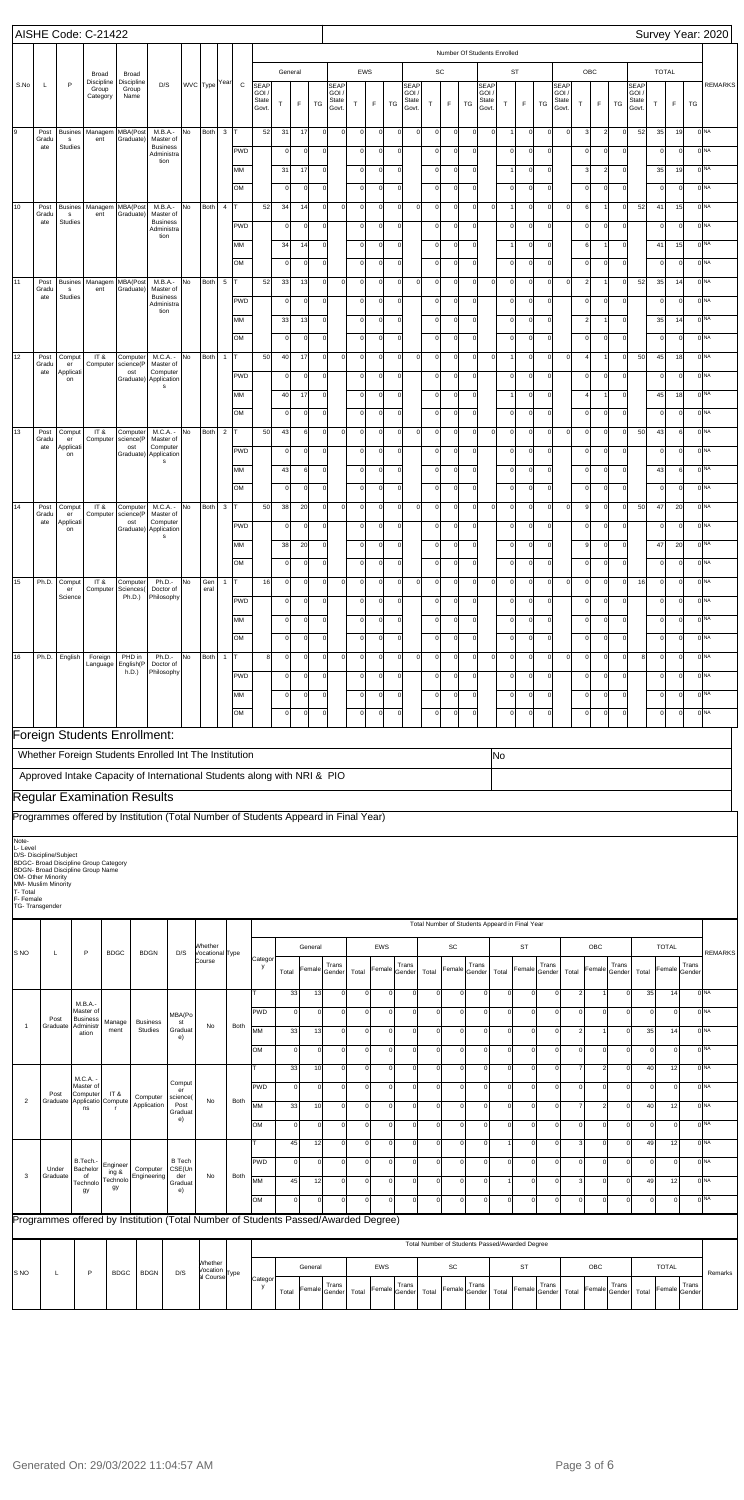|                                                                                                                                                                                                                                                                                                | AISHE Code: C-21422            |         |                                       |                               |                                |                                                                                               |                                       |                 |             |              |                |                 |              |             |                    |              |                                                           |             |                 |           |                |                |                 |                |              |                 |                 | Survey Year: 2020 |
|------------------------------------------------------------------------------------------------------------------------------------------------------------------------------------------------------------------------------------------------------------------------------------------------|--------------------------------|---------|---------------------------------------|-------------------------------|--------------------------------|-----------------------------------------------------------------------------------------------|---------------------------------------|-----------------|-------------|--------------|----------------|-----------------|--------------|-------------|--------------------|--------------|-----------------------------------------------------------|-------------|-----------------|-----------|----------------|----------------|-----------------|----------------|--------------|-----------------|-----------------|-------------------|
|                                                                                                                                                                                                                                                                                                |                                |         |                                       |                               |                                |                                                                                               |                                       |                 |             |              |                |                 |              |             |                    |              | Total Number of Students Passed/Awarded Degree            |             |                 |           |                |                |                 |                |              |                 |                 |                   |
|                                                                                                                                                                                                                                                                                                |                                |         |                                       |                               |                                |                                                                                               | Whether<br>Vocation                   |                 |             |              | General        |                 |              | EWS         |                    |              | SC                                                        |             |                 | ST        |                |                | OBC             |                |              | <b>TOTAL</b>    |                 |                   |
| <b>SNO</b>                                                                                                                                                                                                                                                                                     | L                              |         | P                                     | <b>BDGC</b>                   | <b>BDGN</b>                    | D/S                                                                                           | al Course Type                        |                 | Catego<br>y |              | Female         | Trans           |              | Female      | Trans              |              | Female                                                    | Trans       |                 | Female    | Trans          |                | Female          | Trans          |              | Female          | Trans           | Remarks           |
|                                                                                                                                                                                                                                                                                                |                                |         |                                       |                               |                                |                                                                                               |                                       |                 |             | Total        |                | Gender          | Total        |             | Gender             | Total        |                                                           | Gender      | Total           |           | Gender         | Total          |                 | Gender         | Total        |                 | Gender          |                   |
|                                                                                                                                                                                                                                                                                                |                                |         |                                       |                               |                                |                                                                                               |                                       |                 |             | 20           |                | $\circ$         | $\Omega$     | $\circ$     | $\circ$            | $\mathsf{o}$ | $\circ$                                                   | $\mathbf 0$ | $\circ$         | $\Omega$  | 0              | $\overline{2}$ |                 | $\mathbf 0$    | 22           | 8               |                 | 0 <sup>NA</sup>   |
|                                                                                                                                                                                                                                                                                                | Post                           |         | M.B.A.-<br>Master of                  | Manage                        | <b>Busines</b>                 | MBA(Post                                                                                      |                                       |                 | PWD         | $\mathsf{o}$ | $\Omega$       | $\Omega$        | $\Omega$     | $\Omega$    | $\mathbf 0$        | $\mathsf{o}$ | $\circ$                                                   | $\mathbf 0$ | $\mathbf 0$     | $\Omega$  | 0              | $\Omega$       | $\Omega$        | $\Omega$       | $\pmb{0}$    | $\mathbf 0$     |                 | 0 <sup>NA</sup>   |
| $\overline{1}$                                                                                                                                                                                                                                                                                 | Graduate                       |         | <b>Business</b><br>Administra<br>tion | ment                          | $\mathbf{s}$<br>Studies        | Graduate)                                                                                     | No                                    | Both            | <b>MM</b>   | 20           | $\overline{7}$ | $\mathbf 0$     | $\mathsf 0$  | $\circ$     | $\mathbf 0$        | $\mathsf{o}$ | $\circ$                                                   | $\mathbf 0$ | $\mathbf 0$     | $\Omega$  | 0              | $\overline{2}$ | 1               | $\circ$        | 22           | 8               |                 | 0 <sup>NA</sup>   |
|                                                                                                                                                                                                                                                                                                |                                |         |                                       |                               |                                |                                                                                               |                                       |                 | OM          | $\mathsf{o}$ | $\Omega$       | $\mathbf 0$     | $\mathbf 0$  | $\Omega$    | $\mathbf 0$        | $\mathsf{o}$ | $\circ$                                                   | $\mathbf 0$ | $\mathbf 0$     | $\Omega$  | 0              | $\Omega$       | $\mathbf 0$     | $\Omega$       | $\pmb{0}$    | $\pmb{0}$       |                 | 0 <sup>NA</sup>   |
|                                                                                                                                                                                                                                                                                                |                                |         |                                       |                               |                                |                                                                                               |                                       |                 |             | $27\,$       | 10             | $\mathbf 0$     | $\Omega$     | $\circ$     | $\mathbf 0$        | $\mathsf{o}$ | $\circ$                                                   | $\mathbf 0$ | οl              | $\Omega$  | 0              | $\overline{7}$ | $\overline{2}$  | οl             | 34           | 12              |                 | 0 <sub>NA</sub>   |
|                                                                                                                                                                                                                                                                                                | Post                           |         | M.C.A. -<br>Master of<br>Computer     | IT &                          | Comput<br>er                   | Computer<br>science(Po                                                                        |                                       |                 | PWD         | $\mathsf{o}$ | $\Omega$       | $\mathbf 0$     | $\Omega$     | $\Omega$    | $\mathbf 0$        | $\mathsf{o}$ | $\circ$                                                   | $\mathbf 0$ | $\Omega$        | $\Omega$  | 0              | $\Omega$       | $\Omega$        | $\Omega$       | $\mathsf 0$  | $\mathbf 0$     |                 | 0 <sup>NA</sup>   |
| $\overline{2}$                                                                                                                                                                                                                                                                                 | Graduate                       |         | Applicatio<br>ns                      | Computer                      | Applicat<br>on                 | st<br>Graduate)                                                                               | No                                    | Both            | <b>MM</b>   | $27\,$       | 10             | $\mathbf 0$     | $\mathbf 0$  | $\circ$     | $\mathbf 0$        | $\mathsf{o}$ | $\circ$                                                   | $\mathbf 0$ | $\Omega$        | $\Omega$  | 0              | $\overline{7}$ | $\overline{2}$  | $\circ$        | 34           | 12              |                 | 0 <sub>NA</sub>   |
|                                                                                                                                                                                                                                                                                                |                                |         |                                       |                               |                                |                                                                                               |                                       |                 | OM          | $\mathsf{o}$ | $\Omega$       | $\mathbf 0$     | $\mathbf 0$  | $\Omega$    | $\mathbf 0$        | $\mathsf{o}$ | $\circ$                                                   | $\mathbf 0$ | $\circ$         | $\Omega$  | 0              | $\Omega$       | $\Omega$        | $\Omega$       | $\mathsf 0$  | $\pmb{0}$       |                 | 0 <sup>NA</sup>   |
|                                                                                                                                                                                                                                                                                                |                                |         |                                       |                               |                                |                                                                                               |                                       |                 |             | 18           | 6              | $\Omega$        | $\Omega$     | $\circ$     | $\mathbf 0$        | $\mathsf{o}$ | $\circ$                                                   | $\mathbf 0$ | οl              | $\Omega$  | 0              | $\Omega$       | $\Omega$        | οI             | 18           | $6\phantom{1}6$ |                 | 0 <sub>NA</sub>   |
|                                                                                                                                                                                                                                                                                                |                                |         | B.Tech.-<br>Bachelor                  | Engineeri                     | Comput                         | <b>B</b> Tech                                                                                 |                                       |                 | <b>PWD</b>  | $\mathsf{o}$ | $\Omega$       | $\Omega$        | $\Omega$     | $\Omega$    | $\mathbf 0$        | $\mathsf{o}$ | $\circ$                                                   | $\mathbf 0$ | $\Omega$        | $\Omega$  | 0              | $\Omega$       | $\Omega$        | $\Omega$       | $\mathsf 0$  | $\mathbf 0$     |                 | 0 <sup>NA</sup>   |
| 3                                                                                                                                                                                                                                                                                              | Under<br>Graduate              |         | of<br>Technolog                       | ng &<br><b>Fechnolo</b><br>gy | er<br>Enginee<br>ring          | CSE(Under<br>Graduate)                                                                        | No                                    | Both            | <b>MM</b>   | 18           | 6              | $\mathbf 0$     | $\mathbf 0$  | $\circ$     | $\mathbf 0$        | $\mathsf{O}$ | $\circ$                                                   | $\pmb{0}$   | $\mathbf 0$     | $\Omega$  | 0              | $\Omega$       | $\Omega$        | οI             | 18           | 6               |                 | 0 <sub>NA</sub>   |
|                                                                                                                                                                                                                                                                                                |                                |         | y                                     |                               |                                |                                                                                               |                                       |                 | OM          | $\circ$      | $\Omega$       | $\mathbf 0$     | $\Omega$     | $\Omega$    | $\mathbf 0$        | $\mathsf{o}$ | $\circ$                                                   | $\mathbf 0$ | $\overline{0}$  | $\Omega$  | 0              | $\Omega$       | $\mathbf 0$     | $\mathbf 0$    | $\pmb{0}$    | $\mathbf 0$     |                 | 0 <sup>NA</sup>   |
|                                                                                                                                                                                                                                                                                                |                                |         |                                       |                               |                                | Programmes offered by Institution (Out of Total, Number of Students Passed with 60% or above) |                                       |                 |             |              |                |                 |              |             |                    |              |                                                           |             |                 |           |                |                |                 |                |              |                 |                 |                   |
|                                                                                                                                                                                                                                                                                                |                                |         |                                       |                               |                                |                                                                                               |                                       |                 |             |              |                |                 |              |             |                    |              |                                                           |             |                 |           |                |                |                 |                |              |                 |                 |                   |
|                                                                                                                                                                                                                                                                                                |                                |         |                                       |                               |                                |                                                                                               | <b>Nhether</b>                        |                 |             |              |                |                 |              |             |                    |              | Out of Total, Number of Students Passed with 60% or above |             |                 |           |                |                |                 |                |              |                 |                 |                   |
| S NO                                                                                                                                                                                                                                                                                           | L                              |         | P                                     | <b>BDGC</b>                   | <b>BDGN</b>                    | D/S                                                                                           | Vocation<br>al Course <sup>Type</sup> |                 | Catego      |              | General        |                 |              | <b>EWS</b>  |                    |              | SC                                                        |             |                 | <b>ST</b> |                |                | OBC             |                |              | <b>TOTAL</b>    |                 | Remarks           |
| Trans<br>Trans<br>Trans<br>Trans<br>Trans<br>Trans<br>у<br>Female<br>Female<br>Female<br>Female<br>Female<br>Female<br>Total<br>Total<br>Total<br>Total<br>Total<br>Total<br>Gender<br>Gender<br>Gender<br>Gender<br>Gender<br>Gender                                                          |                                |         |                                       |                               |                                |                                                                                               |                                       |                 |             |              |                |                 |              |             |                    |              |                                                           |             |                 |           |                |                |                 |                |              |                 |                 |                   |
| 22<br>0 <sub>NA</sub><br>20<br>$\mathsf{o}$<br>$\circ$<br>8<br>$\Omega$<br>$\Omega$<br>$\mathbf 0$<br>$\mathbf 0$<br> 0 <br>$\Omega$<br>$\Omega$<br>$\Omega$<br>$\Omega$                                                                                                                       |                                |         |                                       |                               |                                |                                                                                               |                                       |                 |             |              |                |                 |              |             |                    |              |                                                           |             |                 |           |                |                |                 |                |              |                 |                 |                   |
| PWD<br>$0$ <sub>NA</sub><br>M.B.A.-<br>$\mathsf{o}$<br>$\circ$<br>$\circ$<br>$\mathsf 0$<br>$\Omega$<br>$\mathbf 0$<br>$\mathbf 0$<br>$\mathbf 0$<br>$\mathsf{O}$<br>$\mathbf 0$<br>$\mathbf 0$<br>$\Omega$<br> 0 <br>$\Omega$<br>$\Omega$<br>$\mathbf 0$<br>$\Omega$<br>MBA(Post<br>Master of |                                |         |                                       |                               |                                |                                                                                               |                                       |                 |             |              |                |                 |              |             |                    |              |                                                           |             |                 |           |                |                |                 |                |              |                 |                 |                   |
| $\overline{1}$                                                                                                                                                                                                                                                                                 | Post<br>Graduate               |         | <b>Business</b><br>Administra         | Managemen<br>t                | <b>Busines</b><br>s<br>Studies | Graduate)                                                                                     | No                                    | Both            | MM          | 20           |                | $\mathbf 0$     | $\mathbf 0$  | $\circ$     | $\mathbf 0$        | $\mathsf{O}$ | $\circ$                                                   | $\mathbf 0$ | $\mathbf 0$     | $\Omega$  | 0              |                | $\mathbf{1}$    | $\mathbf 0$    | 22           | 8               |                 | $0$ <sub>NA</sub> |
|                                                                                                                                                                                                                                                                                                |                                |         | tion                                  |                               |                                |                                                                                               |                                       |                 | <b>OM</b>   | $\circ$      | $\Omega$       | $\Omega$        | $\Omega$     | $\circ$     | $\Omega$           | $\mathsf{O}$ | $\circ$                                                   | $\mathbf 0$ | $\Omega$        | $\Omega$  | 0              | $\Omega$       | $\Omega$        | $\Omega$       | $\mathsf 0$  | $^{\circ}$      |                 | 0 <sup>NA</sup>   |
|                                                                                                                                                                                                                                                                                                |                                |         |                                       |                               |                                |                                                                                               |                                       |                 |             | 26           | 10             | $\mathbf 0$     | $\Omega$     | $\mathbf 0$ | $\Omega$           | $\mathsf{O}$ | $\circ$                                                   | $\mathbf 0$ | $\mathbf 0$     | $\Omega$  | 0              |                | $\overline{2}$  | $\mathbf 0$    | 33           | 12              |                 | $0$ <sub>NA</sub> |
|                                                                                                                                                                                                                                                                                                |                                |         | M.C.A.<br>Master of                   |                               | Comput                         | Computer                                                                                      |                                       |                 | PWD         | $\mathsf{O}$ | $\Omega$       | $\mathbf 0$     | $\mathbf 0$  | $\circ$     | $\mathbf 0$        | $\mathsf{O}$ | $\circ$                                                   | $\mathbf 0$ | $\mathbf 0$     | $\Omega$  | 0              | $\Omega$       | $\Omega$        | $\mathbf 0$    | $\mathsf 0$  | $^{\circ}$      |                 | 0 <sup>NA</sup>   |
| $\overline{2}$                                                                                                                                                                                                                                                                                 | $\mathsf{Post}$<br>Graduate    |         | Computer<br>Applicatio                | IT&<br>Computer               | er<br>Applicati                | science(P<br>ost<br>Graduate)                                                                 | No                                    | Both            | MM          | $\circ$      | $\Omega$       | $\mathbf 0$     | $\mathbf 0$  | $\circ$     | $\mathbf 0$        | $\mathsf{O}$ | $\circ$                                                   | $\mathbf 0$ | $\mathbf 0$     | $\Omega$  | 0              | $\Omega$       | $\Omega$        | $\Omega$       | $\mathsf 0$  | $\Omega$        |                 | $0$ <sub>NA</sub> |
|                                                                                                                                                                                                                                                                                                |                                |         | ns                                    |                               | on                             |                                                                                               |                                       |                 | <b>OM</b>   | $\mathsf{O}$ | $\Omega$       | $\Omega$        | $\sqrt{a}$   | $\Omega$    | $\Omega$           | $\mathbf 0$  | $\mathbf 0$                                               | $\Omega$    | $\Omega$        | $\Omega$  | 0              |                | $\Omega$        | $\Omega$       | $\mathbf 0$  | $\Omega$        |                 | 0 <sup>NA</sup>   |
|                                                                                                                                                                                                                                                                                                |                                |         |                                       |                               |                                |                                                                                               |                                       |                 |             | 18           | 6              | $\mathbf 0$     | $\mathbf 0$  | $\mathbf 0$ | $\circ$            | $\mathsf{O}$ | $\circ$                                                   | $\mathbf 0$ | $\mathbf 0$     | $\Omega$  | $\circ$        | $\Omega$       | $\mathbf 0$     | $\mathbf 0$    | 18           | 6               |                 | $0$ NA            |
|                                                                                                                                                                                                                                                                                                |                                |         | B.Tech.                               | Engineering Comput            |                                | <b>B</b> Tech                                                                                 |                                       |                 | <b>PWD</b>  | $\circ$      | $\Omega$       | $\mathbf 0$     | $\mathbf 0$  | $\circ$     | $\mathbf 0$        | $\mathsf{O}$ | $\circ$                                                   | $\mathbf 0$ | $\mathbf 0$     | $\Omega$  | 0              | $\Omega$       | $\Omega$        | $\mathbf 0$    | $\mathsf 0$  | $\mathbf 0$     |                 | $0$ <sub>NA</sub> |
| 3                                                                                                                                                                                                                                                                                              | Under<br>Graduate              |         | Bachelor<br>of<br>Technolog           | &<br>Technology               | er<br>Enginee                  | CSE(Und<br>er<br>Graduate)                                                                    | No                                    | Both            | MM          | 18           | 6              | $\mathbf 0$     | $\Omega$     | $\circ$     | $\mathbf 0$        | $\mathsf{o}$ | $\circ$                                                   | $\mathbf 0$ | $\mathbf 0$     | $\Omega$  | 0              | $\Omega$       | $\Omega$        | $\mathbf 0$    | 18           | 6               |                 | 0 <sup>NA</sup>   |
|                                                                                                                                                                                                                                                                                                |                                |         | у                                     |                               | ring                           |                                                                                               |                                       |                 | OM          | $\mathsf{O}$ | $\Omega$       | $\Omega$        | $\Omega$     | $\circ$     | $\mathbf 0$        | $\mathsf{O}$ | $\circ$                                                   | $\mathbf 0$ | $\mathbf 0$     | $\Omega$  | 0              | $\Omega$       | $\Omega$        | $\mathbf 0$    | $\mathsf 0$  | $\Omega$        |                 | 0 <sup>NA</sup>   |
|                                                                                                                                                                                                                                                                                                | Non Teaching Staff:            |         |                                       |                               |                                |                                                                                               |                                       |                 |             |              |                |                 |              |             |                    |              |                                                           |             |                 |           |                |                |                 |                |              |                 |                 |                   |
|                                                                                                                                                                                                                                                                                                |                                |         |                                       |                               |                                |                                                                                               |                                       |                 |             |              |                |                 |              |             |                    |              |                                                           |             |                 |           |                |                |                 |                |              |                 |                 |                   |
|                                                                                                                                                                                                                                                                                                |                                |         |                                       |                               |                                |                                                                                               |                                       |                 |             |              |                |                 |              |             | Number of Position |              |                                                           |             |                 |           |                |                |                 |                |              |                 |                 |                   |
| S.No                                                                                                                                                                                                                                                                                           | Staff<br>Type                  | Group   |                                       | Sanctioned<br>Strength        | Category                       |                                                                                               | General                               |                 |             | EWS          |                |                 |              | SC          |                    |              |                                                           | ST          |                 |           | OBC            |                |                 |                | <b>TOTAL</b> |                 |                 | Remarks           |
|                                                                                                                                                                                                                                                                                                |                                |         |                                       |                               |                                | Total                                                                                         | Female                                | Trans<br>Gender | Total       | Female       |                | Trans<br>Gender | Total        | Female      | Trans<br>Gender    |              | Total                                                     | Female      | Trans<br>Gender | Total     | Female         |                | Trans<br>Gender | Total          | Female       | Trans<br>Gender |                 |                   |
|                                                                                                                                                                                                                                                                                                |                                |         |                                       |                               | Total                          |                                                                                               |                                       |                 | $\mathbf 0$ |              |                | $\mathbf 0$     | $\mathbf 0$  |             | $\circ$            |              | $\mathbf 0$                                               | $\circ$     |                 |           | $\mathsf{o}$   |                | $\mathbf 0$     | 1              |              |                 | 0 <sub>NA</sub> |                   |
|                                                                                                                                                                                                                                                                                                |                                |         |                                       |                               | <b>PWD</b>                     | $\sqrt{ }$                                                                                    |                                       |                 | $\Omega$    |              | $\Omega$       | $\mathbf 0$     | $\mathbf 0$  |             | $\circ$            |              | $^{\circ}$                                                | 0           |                 |           | $\mathbf 0$    |                | $\Omega$        | $\mathbf 0$    | $\Omega$     |                 | 0 <sub>NA</sub> |                   |
|                                                                                                                                                                                                                                                                                                | Contract Group C<br>ual        |         |                                       | $\mathbf{1}$                  | Muslim                         |                                                                                               |                                       | $\Omega$        | $\Omega$    |              | $\Omega$       | $\mathbf 0$     | $\mathsf{O}$ |             | $\circ$            | $\Omega$     | $\mathbf 0$                                               | 0           |                 |           | $\mathbf 0$    | $\Omega$       | $\circ$         | 1              | $\circ$      |                 | 0 <sub>NA</sub> |                   |
|                                                                                                                                                                                                                                                                                                |                                |         |                                       |                               | Minorit<br>Other               | $\mathbf 0$                                                                                   | O                                     | $\Omega$        | $\Omega$    |              | $\Omega$       | $\mathbf 0$     | $\mathbf 0$  |             | $\mathbf 0$        | $\Omega$     | $\mathbf 0$                                               | 0           |                 |           | $\mathbf 0$    | 0              | $\mathbf 0$     | $\mathbf 0$    | $\Omega$     |                 | 0 <sub>NA</sub> |                   |
|                                                                                                                                                                                                                                                                                                |                                |         |                                       |                               | Minorit<br>Total               | $\mathbf 0$                                                                                   |                                       | $\Omega$        | $\Omega$    |              | $\Omega$       | $\mathbf 0$     | $\mathsf{O}$ |             | $\circ$            | $\Omega$     | $\mathbf 0$                                               | 0           |                 |           | $\mathbf 0$    | $\Omega$       | $\circ$         | $\mathbf 0$    | $\circ$      |                 | 0 <sub>NA</sub> |                   |
|                                                                                                                                                                                                                                                                                                |                                |         |                                       |                               | <b>PWD</b>                     | $\sqrt{a}$                                                                                    | C                                     |                 | $\Omega$    |              | $\Omega$       | $\mathbf 0$     | $\mathbf 0$  |             | $\circ$            |              | $\mathbf 0$                                               | $\circ$     |                 |           | $\mathsf{o}$   |                | $\Omega$        | $\mathbf 0$    | $\Omega$     |                 | 0 <sub>NA</sub> |                   |
| 2                                                                                                                                                                                                                                                                                              | Library<br>Staff               | Group B |                                       | $\mathbf{1}$                  | Muslim                         | $\mathbf 0$                                                                                   |                                       | $\Omega$        | $\Omega$    |              | $\Omega$       | $\mathbf 0$     | $\mathbf 0$  |             | $\circ$            | $\Omega$     | $\mathbf 0$                                               | $\circ$     |                 |           | $\mathbf 0$    | $\Omega$       | $\mathbf 0$     | $\mathbf 0$    | $\circ$      |                 | 0 <sub>NA</sub> |                   |
|                                                                                                                                                                                                                                                                                                |                                |         |                                       |                               | Minorit<br>Other               | $\Omega$                                                                                      | $\Omega$                              | $\Omega$        | $\Omega$    |              | $\Omega$       | $\mathbf 0$     | $\mathbf 0$  |             | $\mathbf 0$        | $\Omega$     | $\mathbf 0$                                               | 0           |                 |           | $\mathbf 0$    | 0              | $\mathbf 0$     | $\mathbf 0$    | $\mathbf 0$  |                 | 0 <sub>NA</sub> |                   |
|                                                                                                                                                                                                                                                                                                |                                |         |                                       |                               | Minorit<br>Total               | 51                                                                                            | 8                                     | $\Omega$        | $\Omega$    |              | $\Omega$       | $\mathbf 0$     | $\mathsf{O}$ |             | $\circ$            | $\Omega$     | $\mathbf 0$                                               | $\circ$     |                 |           | $\overline{4}$ |                | $\circ$         | 55             | 9            |                 | 0 <sub>NA</sub> |                   |
|                                                                                                                                                                                                                                                                                                | Non<br>Teachin                 |         |                                       |                               | <b>PWD</b>                     | $\sqrt{a}$                                                                                    | O                                     |                 | $\Omega$    |              | $\Omega$       | $\mathbf 0$     | $\mathbf 0$  |             | $\circ$            | $\Omega$     | $\mathbf 0$                                               | $\circ$     |                 |           | $\mathsf{o}$   |                | $\mathbf 0$     | $\mathbf 0$    | $\Omega$     |                 | 0 <sub>NA</sub> |                   |
| 3                                                                                                                                                                                                                                                                                              | g Staff<br>Excludin<br>g Lib & | Group A |                                       | 55                            | Muslim                         | 49                                                                                            | 8                                     | $\Omega$        | $\mathbf 0$ |              | $\Omega$       | $\mathbf 0$     | $\mathbf 0$  |             | $\circ$            | $\Omega$     | $\circ$                                                   | $\circ$     |                 |           | $\overline{4}$ |                | $\mathbf 0$     | 53             | 9            |                 | 0 <sub>NA</sub> |                   |
|                                                                                                                                                                                                                                                                                                | Phy<br>Educatio                |         |                                       |                               | Minorit<br>Other               | $\overline{2}$                                                                                | $\mathbf 0$                           | $\Omega$        | $\mathbf 0$ |              | $\Omega$       | $\mathbf 0$     | $\mathbf 0$  |             | $\mathbf 0$        | $\Omega$     | $\mathbf 0$                                               | 0           |                 |           | $\mathbf 0$    | C              | $\mathbf 0$     | $\overline{2}$ | $\Omega$     |                 | 0 <sub>NA</sub> |                   |
|                                                                                                                                                                                                                                                                                                | n                              |         |                                       |                               | Minorit                        |                                                                                               |                                       |                 |             |              |                |                 |              |             |                    |              |                                                           |             |                 |           |                |                |                 |                |              |                 |                 |                   |
|                                                                                                                                                                                                                                                                                                |                                |         |                                       | Non Teaching Staff Count:     |                                |                                                                                               |                                       |                 |             |              |                |                 |              |             |                    |              |                                                           |             |                 |           |                |                |                 |                |              |                 |                 |                   |
|                                                                                                                                                                                                                                                                                                |                                |         |                                       |                               |                                | Total Number of non Teaching Staff                                                            |                                       |                 |             |              |                |                 |              |             |                    |              |                                                           |             |                 |           |                |                |                 |                |              |                 |                 | 56                |
|                                                                                                                                                                                                                                                                                                |                                |         |                                       |                               |                                | Total Number of Males in non Teaching Staff                                                   |                                       |                 |             |              |                |                 |              |             |                    |              |                                                           |             |                 |           |                |                |                 |                |              |                 |                 | 47                |
|                                                                                                                                                                                                                                                                                                |                                |         |                                       |                               |                                | Total Number of Females In non Teaching Staff                                                 |                                       |                 |             |              |                |                 |              |             |                    |              |                                                           |             |                 |           |                |                |                 |                |              |                 |                 | 9                 |
|                                                                                                                                                                                                                                                                                                |                                |         |                                       |                               |                                | Total Number of Transgender in non Teaching Staff                                             |                                       |                 |             |              |                |                 |              |             |                    |              |                                                           |             |                 |           |                |                |                 |                |              |                 |                 | 0                 |
|                                                                                                                                                                                                                                                                                                | Financial income:              |         |                                       |                               |                                |                                                                                               |                                       |                 |             |              |                |                 |              |             |                    |              |                                                           |             |                 |           |                |                |                 |                |              |                 |                 |                   |

Generated On: 29/03/2022 11:04:57 AM Page 4 of 6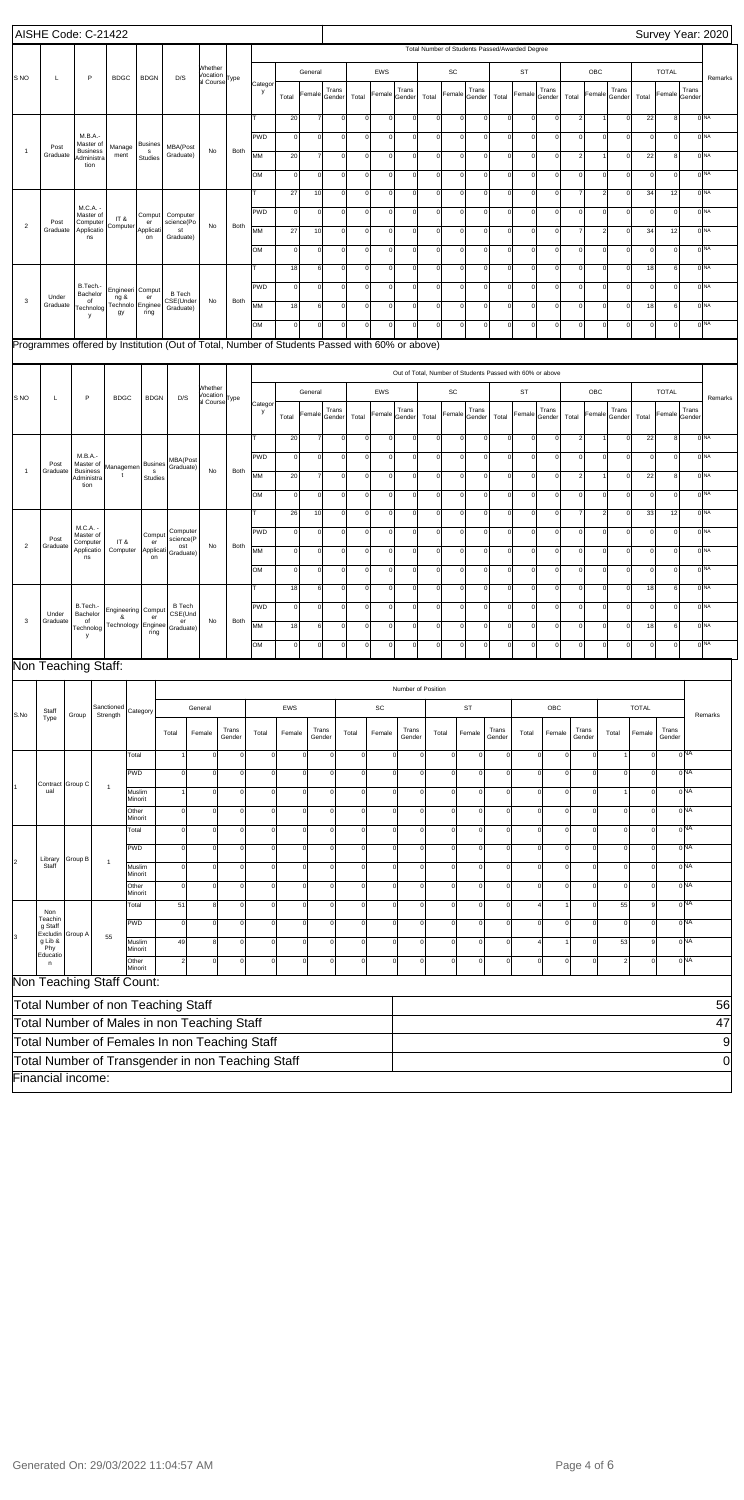|                        | AISHE Code: C-21422                                                                   |           |                |       |                                      | Survey Year: 2020     |
|------------------------|---------------------------------------------------------------------------------------|-----------|----------------|-------|--------------------------------------|-----------------------|
| S.No                   | Items                                                                                 |           |                |       | Amount In Thousands                  |                       |
| $\mathbf{1}$           | <b>Grants Recieved From</b>                                                           |           |                |       |                                      |                       |
| (i)                    | University Grants Commission                                                          |           |                |       |                                      | 0.0                   |
| (ii)                   | Distance education Council                                                            |           |                |       |                                      | 0.0                   |
| (iii)                  | Other Central Government Departmnts                                                   |           |                |       |                                      | 0.0                   |
| 2                      | Grants recieved From State government                                                 |           |                |       |                                      | 0.0                   |
| 3                      | <b>Grants Recieved From University</b>                                                |           |                |       |                                      | 0.0                   |
| 4                      | Grants Recieved From Local Bodies                                                     |           |                |       |                                      | 0.0                   |
| 5                      | Donations                                                                             |           |                |       |                                      | 0.0                   |
| 6                      | <b>Tuition Fee</b>                                                                    |           |                |       |                                      | 0.0                   |
| (i)                    | Indian students in regular education mode                                             |           |                |       |                                      | 13900.815             |
| (ii)                   | Foreign students in regular education mode                                            |           |                |       |                                      |                       |
| (iii)                  | Indian students in distance education mode                                            |           |                |       |                                      |                       |
| (iv)<br>$\overline{7}$ | Foreign students in distance education mode<br>Other Fees                             |           |                |       |                                      | 0.0                   |
| 8                      | Interests                                                                             |           |                |       |                                      | 0.0                   |
| 9                      | Sale Of Application Form                                                              |           |                |       |                                      | 0.0                   |
| 10                     | Other Income                                                                          |           |                |       |                                      | 0.0                   |
| (i)                    | Payment on lodging and boarding from Indian                                           |           |                |       |                                      |                       |
| (ii)                   | Payment on lodging and boarding from foreign                                          |           |                |       |                                      |                       |
| (iii)                  | Income from faculties visiting abroad                                                 |           |                |       |                                      |                       |
| (iv)                   | Other sources                                                                         |           |                |       |                                      |                       |
| 11                     | Total                                                                                 |           |                |       |                                      | 13900.815             |
|                        | Financial Expenditure:                                                                |           |                |       |                                      |                       |
| S.No                   | Items                                                                                 |           |                |       | Amount In Thousands                  |                       |
|                        |                                                                                       |           |                |       |                                      |                       |
| 1                      | Salary, Allowances & Retirement Benefits                                              |           |                |       |                                      | 1571.347              |
| 2                      | Buldings (Construction And Maintainence)                                              |           |                |       |                                      | 448                   |
| 3                      | Library And Laboratory<br><b>Research Activities</b>                                  |           |                |       |                                      | 400                   |
| 4                      | Scholarships                                                                          |           |                |       |                                      | $\overline{0}$<br>350 |
| 5<br>6                 | Other Expenses                                                                        |           |                |       |                                      |                       |
| $\overline{7}$         | Total                                                                                 |           |                |       |                                      | 2769.347              |
|                        | Infrastructure:                                                                       |           |                |       |                                      |                       |
| (A) Note:              |                                                                                       |           |                |       |                                      |                       |
|                        |                                                                                       |           |                |       |                                      |                       |
|                        | NKN = National knowlege Network                                                       |           |                |       |                                      |                       |
|                        | NMEICT = National Mission On Education Through Information & Communication technology |           |                |       |                                      |                       |
| 1                      | Play Ground                                                                           | Yes       | $\overline{2}$ | 18    | <b>Solar Power Generation</b>        | <b>No</b>             |
| 2                      | Auditorium                                                                            | Yes       |                | 19    | <b>Connectivity NKN</b>              | No                    |
| 3                      | Theatre                                                                               | <b>No</b> | <sup>0</sup>   | 20    | Connectivity NMEICT                  | <b>No</b>             |
| 4                      | Library                                                                               | Yes       |                | 21    | Campus Is Differently Abled Friendly | Yes                   |
| (a)                    | Number Of Books                                                                       |           | 14000          | (i)   | Hand Rails                           | Yes                   |
| (b)                    | Number of Journals (Peer reviewed)                                                    |           | 0              | (ii)  | Ramp attached to classroom /library  | Yes                   |
| 5                      | Laboratory                                                                            | Yes       | 8              | 22    | Grievance Redressal Mechanism        | <b>Yes</b>            |
| 6                      | Conference Hall                                                                       | Yes       |                | 23    | Vigilance Cell                       | Yes                   |
| $\overline{7}$         | Health center                                                                         | Yes       |                | 24    | Equal Opportunity Cell               | Yes                   |
| 8                      | Gymnausim/Fitness Center                                                              | Yes       |                | 25    | Sexual Harassment Cell               | Yes                   |
| 9                      | Indoor Stadium                                                                        | <b>No</b> | 0              | 26    | Counselors For Students              | <b>Yes</b>            |
| 10                     | Common Room                                                                           | Yes       |                | 27    | Clinic / First Aid Room              | Yes                   |
| 11                     | Computer center                                                                       | Yes       |                | 28    | Separate Toilet For Girls            | <b>Yes</b>            |
| 12                     | Cafeteria                                                                             | Yes       | 2              | 29    | Skill Development Center             | Yes                   |
| 13                     | Guest House                                                                           | <b>No</b> | <sup>0</sup>   | 30    | Self-Defense Class For Females       | No                    |
| 14                     | Separate Common Room Exclusively For<br>Girls                                         | Yes       |                | 31    | Anti-Ragging Cell                    | Yes                   |
| 15                     | Total Number of Classrooms and Seminar                                                |           | 10             | 32    | Number Of Toilets                    |                       |
|                        | Halls                                                                                 |           |                | (i)   | Total                                | 16                    |
| 16                     | Total Number of Computers in the Campus for                                           |           | 200            | (ii)  | Girls                                | l8                    |
|                        | Academic Work*                                                                        |           |                | (iii) | <b>Toilet for disabled Males</b>     | lo.                   |
|                        | 17  Incubation Centres/Start-up Units                                                 |           | 0              | (iv)  | <b>Toilet for disabled Females</b>   | l٥                    |
| (B)                    | Whether the University / Institution have Disaster Management facilities.             |           |                |       | Yes                                  |                       |
| (i)                    | Whether capacity Building and Training/awareness programmes                           |           |                |       | Yes                                  |                       |
| (ii)                   | Whether vulnerability assessment checks were made during the year.                    |           |                |       | Yes                                  |                       |
| (iii)                  | Is any mock drill or rehearsal programme conducted.                                   |           |                |       | Yes                                  |                       |
| (C)                    | Whether Institution has Internal Quality Assurance Cell (IQAC)                        |           |                |       | Yes                                  |                       |
| (i)                    | Date of Establishment of IQAC                                                         |           |                |       | 01/03/2020                           |                       |
| (ii)                   | Contact Details of IQAC                                                               |           |                |       | 9149966875                           |                       |
|                        | Whether College/ Institution maintain Scholarships Data:                              |           |                | Yes   |                                      |                       |
|                        | Whether College/Institution maintain Fellowships Data:                                |           |                | No    |                                      |                       |
|                        | Whether College/ Institution maintain Loans Data:                                     |           |                | No    |                                      |                       |